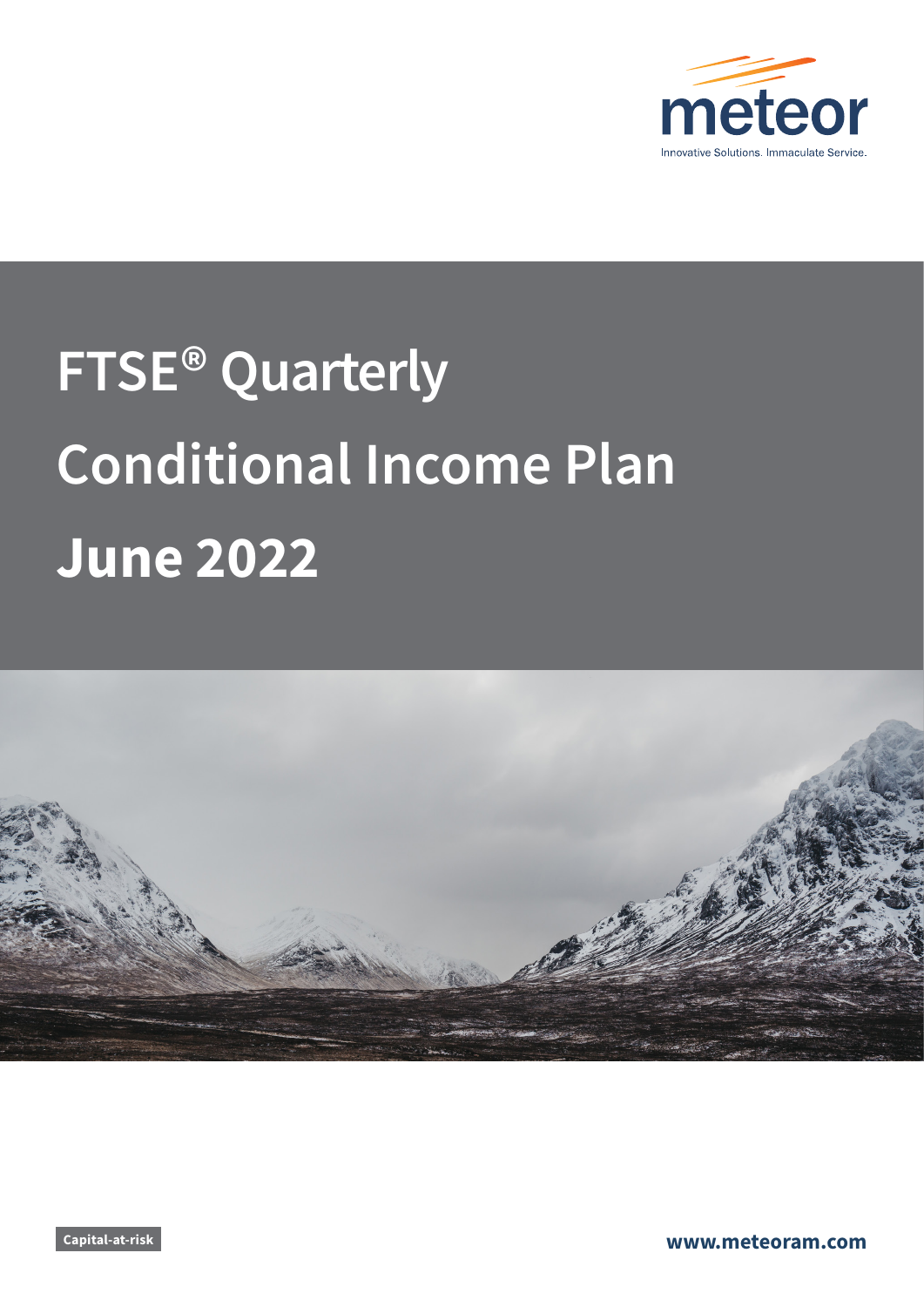

§

**FTSE**® **Quarterly Conditional Income Plan June 2022**

# Important Information

- ▶ **Investing in this Plan puts your capital at risk. You may lose some, or all, of your investment.**
- ▶ **The Plan has been designed for a specific type of investor, as set out in this Brochure. The Plan may only be suitable for this type of investor.**
- ▶ **Meteor does not provide financial advice. We recommend that you take advice from a financial adviser, who will be able to help you assess whether the investment is suitable for you.**
- ▶ **You should conduct such independent investigation and analysis of the tax treatment of an investment as you feel appropriate, to evaluate the merits and risks of an investment in the Plan.**
- ▶ **The information on taxation contained in the Brochure is based on our understanding of rates of tax, current legislation, regulations and practice, which are likely to change in the future and which may be backdated.**
- ▶ **This Brochure has been approved and issued by Meteor Asset Management Limited as a financial promotion pursuant to S. 21 of the Financial Services and Markets Act 2000. It is for information only and does not constitute investment, legal or tax advice.**
- ▶ **The following information has not been prepared by the Issuer, or any of their respective directors, officers or agents. The Issuer and Guarantor make no representation or warranty, and accept no responsibility or liability, to any party in relation to the information provided in this Brochure.**

**All relevant terms are defined in the Plan Summary on page 1 or the Glossary on page 21.**

**This Brochure explains the features and risks of the Plan and should be read in conjunction with the Key Information Document (KID) and Meteor's standard Terms and Conditions. Please read all documents before making an investment decision.**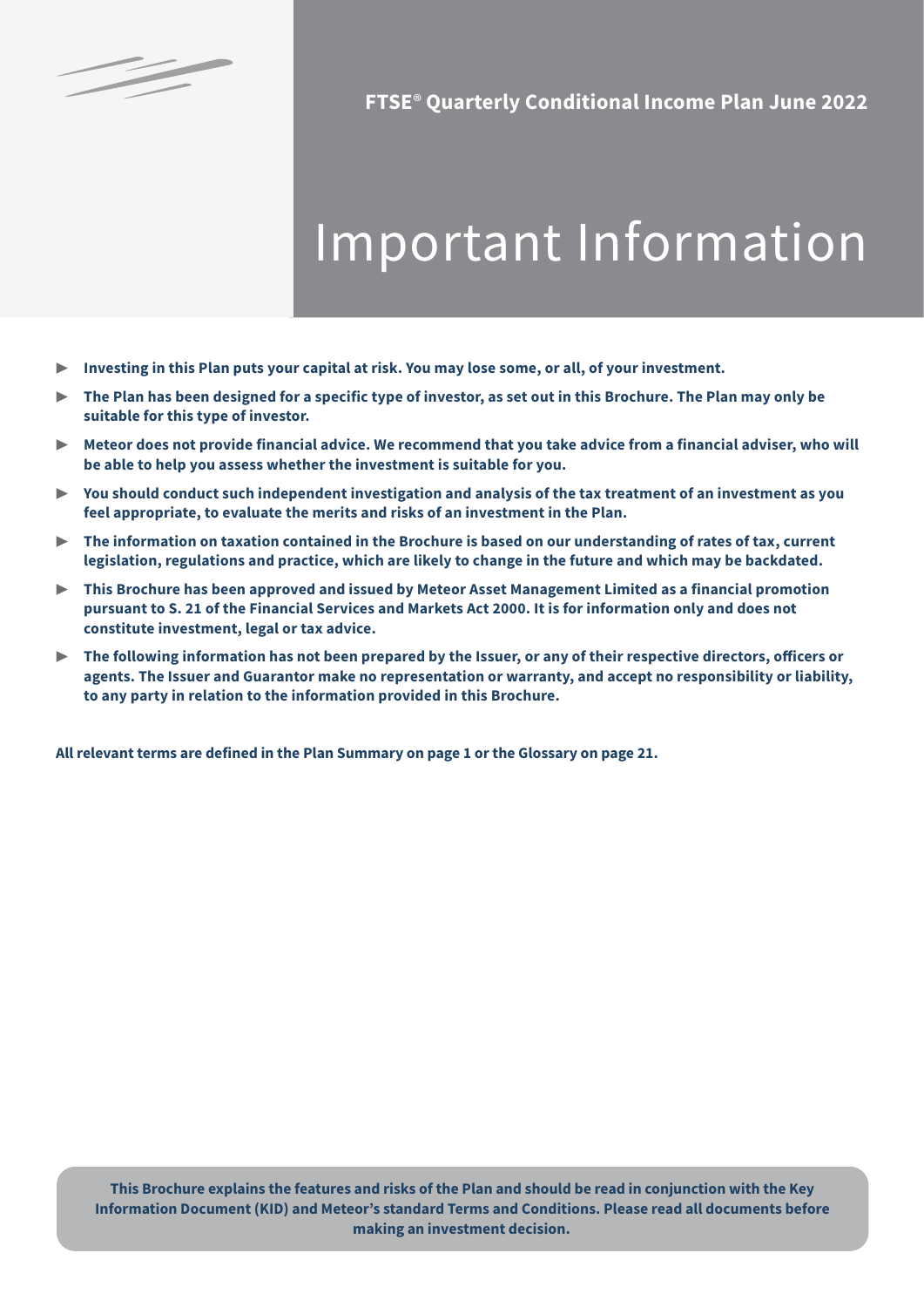# Contents

| <b>Plan Summary</b>                                  | $\mathbf 1$             |
|------------------------------------------------------|-------------------------|
| <b>Key Risks</b>                                     | $\overline{\mathbf{2}}$ |
| <b>Key Dates</b>                                     | $\overline{\mathbf{2}}$ |
| Is the Plan right for me?                            | 3                       |
| <b>How the Plan works</b>                            | 5                       |
| Income                                               | $\overline{7}$          |
| <b>Repayment of Capital</b>                          | 8                       |
| <b>The Index</b>                                     | 9                       |
| <b>Selection of a counterparty</b>                   | 11                      |
| <b>About Citigroup Global Markets Limited (CGML)</b> | 11                      |
| <b>About Meteor</b>                                  | 12                      |
| <b>Anti-money laundering regulations</b>             | 13                      |
| <b>Taxation</b>                                      | 13                      |
| <b>Keeping you informed</b>                          | 14                      |
| <b>Administration charges</b>                        | 15                      |
| <b>Compensation Arrangements</b>                     | 15                      |
| <b>Risks</b>                                         | 16                      |
| <b>Frequently asked questions</b>                    | 18                      |
| Investing                                            | 20                      |
| Glossary                                             | 21                      |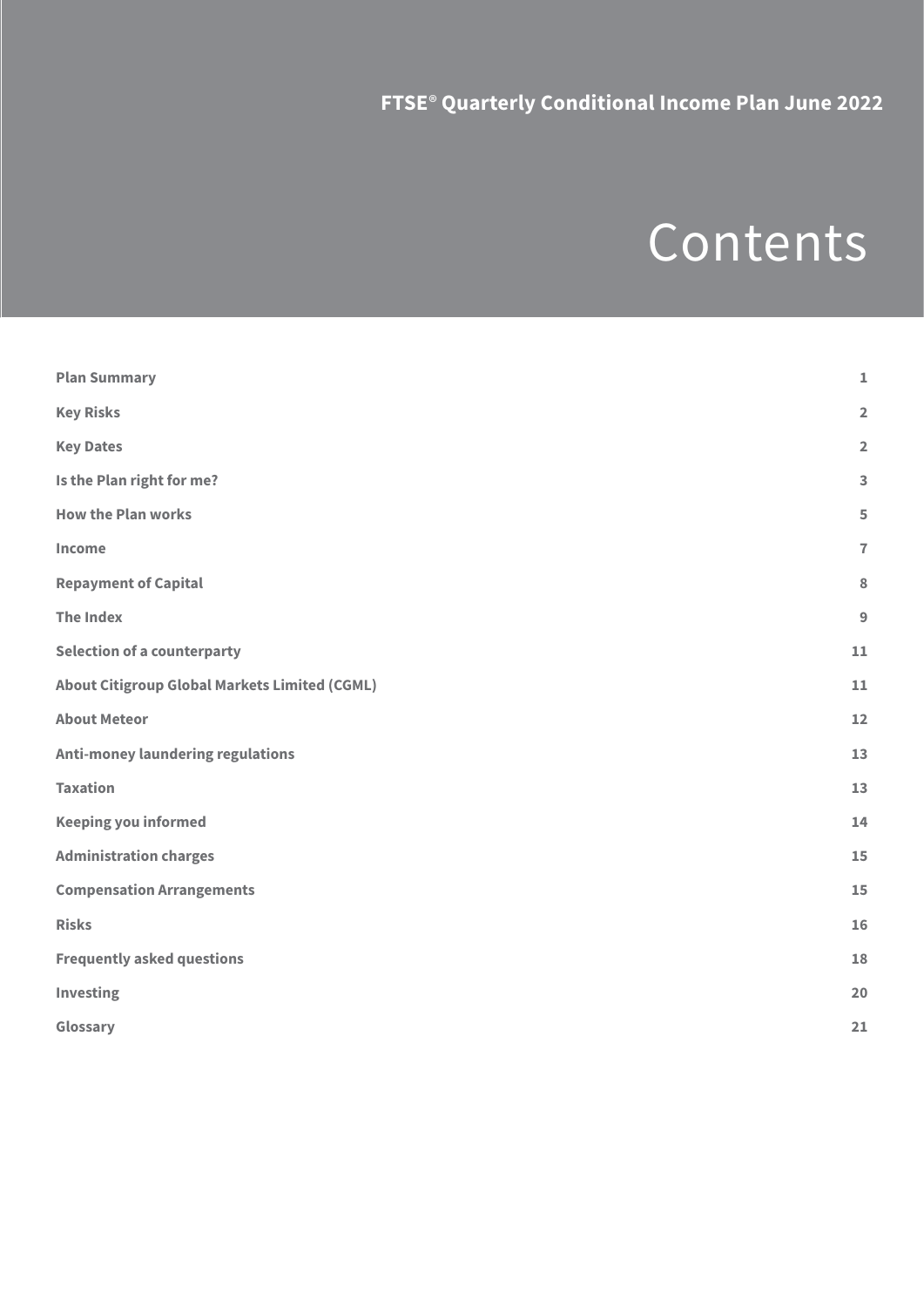

# **Plan Summary**

| Term                               | A maximum nine year three week investment                                                                                                                                                                                                                                                                                                                                                                                                        |                |                       |  |
|------------------------------------|--------------------------------------------------------------------------------------------------------------------------------------------------------------------------------------------------------------------------------------------------------------------------------------------------------------------------------------------------------------------------------------------------------------------------------------------------|----------------|-----------------------|--|
| <b>Linked asset(s)</b>             | FTSE <sup>®</sup> 100 Index (the 'Index')                                                                                                                                                                                                                                                                                                                                                                                                        |                |                       |  |
| <b>Issuer</b>                      | Citigroup Global Markets Funding Luxembourg S.C.A.                                                                                                                                                                                                                                                                                                                                                                                               |                |                       |  |
| <b>Counterparty</b>                | Citigroup Global Markets Limited ('the Guarantor')                                                                                                                                                                                                                                                                                                                                                                                               |                |                       |  |
| <b>Repayment of Capital</b>        | You will lose money if the Final Level of the Index is below 65% of its Opening Level. The amount of your money<br>that you would lose will be the percentage by which the Final Level of the Index is below its Opening Level. In<br>extreme circumstances you could lose all of your money. If the Final Level of the Index is at least equal to 65% of<br>its Opening Level you will get back the amount you invested.                        |                |                       |  |
| <b>Income</b>                      | If the Closing Level of the Index on any Quarterly Measurement Date is at least equal to 85% of its Opening<br>Level, the Plan will pay a gross income of 2.10% for that quarter. No income will be payable for a quarter if the<br>Closing Level of the Index is below 85% of its Opening Level on the Quarterly Measurement Date.                                                                                                              |                |                       |  |
|                                    | The first Quarterly Measurement Date will be on 29 September 2022, three months after the Start Date.<br>Thereafter, the performance of the Index will be measured quarterly. If the kick-out condition is met (see below),<br>income will be paid in respect of that quarter and the Plan will mature early. No further income payments will<br>then be payable.                                                                                |                |                       |  |
| <b>Kick-out condition</b>          | From year 2, the Plan will kick-out, i.e. mature early, if the Closing Level of the Index is at least equal to its<br>Opening Level on any Quarterly Measurement Date. In this event you would receive a full return of your money,<br>as well as the income due for that quarter. The first Quarterly Measurement Date on which an early maturity<br>could be triggered will be on 1 July 2024, two years after the Start Date.                 |                |                       |  |
| <b>Tax treatment</b>               | It is our understanding that any income payments from a direct investment by individuals or Trusts into this<br>Plan is expected to be subject to Income Tax.                                                                                                                                                                                                                                                                                    |                |                       |  |
| <b>Available for</b><br>investment | Subject to a minimum investment of £5,000, the Plan is available:<br>by individual or joint applications;<br>▶<br>as 2022/23 tax year stocks and shares ISAs;<br>▶<br>as ISA transfers;<br>▶<br>by pension schemes; or<br>▶<br>by trustees, companies and partnerships.<br>This Plan is available to residents of the United Kingdom only.                                                                                                       |                |                       |  |
| <b>Securities</b>                  | The Securities purchased will be Global Medium Term Notes issued by Citigroup Global Markets Funding<br>Luxembourg S.C.A., and guaranteed by Citigroup Global Markets Limited, which are in turn linked to the<br>performance of the Index.                                                                                                                                                                                                      |                |                       |  |
| <b>ISIN</b>                        | XS2472293450                                                                                                                                                                                                                                                                                                                                                                                                                                     | <b>Listing</b> | London Stock Exchange |  |
| <b>Base Prospectus</b>             | You can obtain a copy of the Base Prospectus relating to the Securities and any further information about the Plan on<br>request from Meteor or by visiting our website at www.meteoram.com.                                                                                                                                                                                                                                                     |                |                       |  |
| <b>Meteor distribution</b><br>fee  | We will receive a distribution fee of up to 2.05%. This fee may vary during the product offering period but is<br>correct as at the date of this brochure. We will use our fee to cover the costs of:<br>preparing the Plan literature and information;<br>marketing the Plan;<br>▶<br>administration of the Plan throughout the term; and<br>payments to introducers, where applicable.<br>This fee will not be used to remunerate any adviser. |                |                       |  |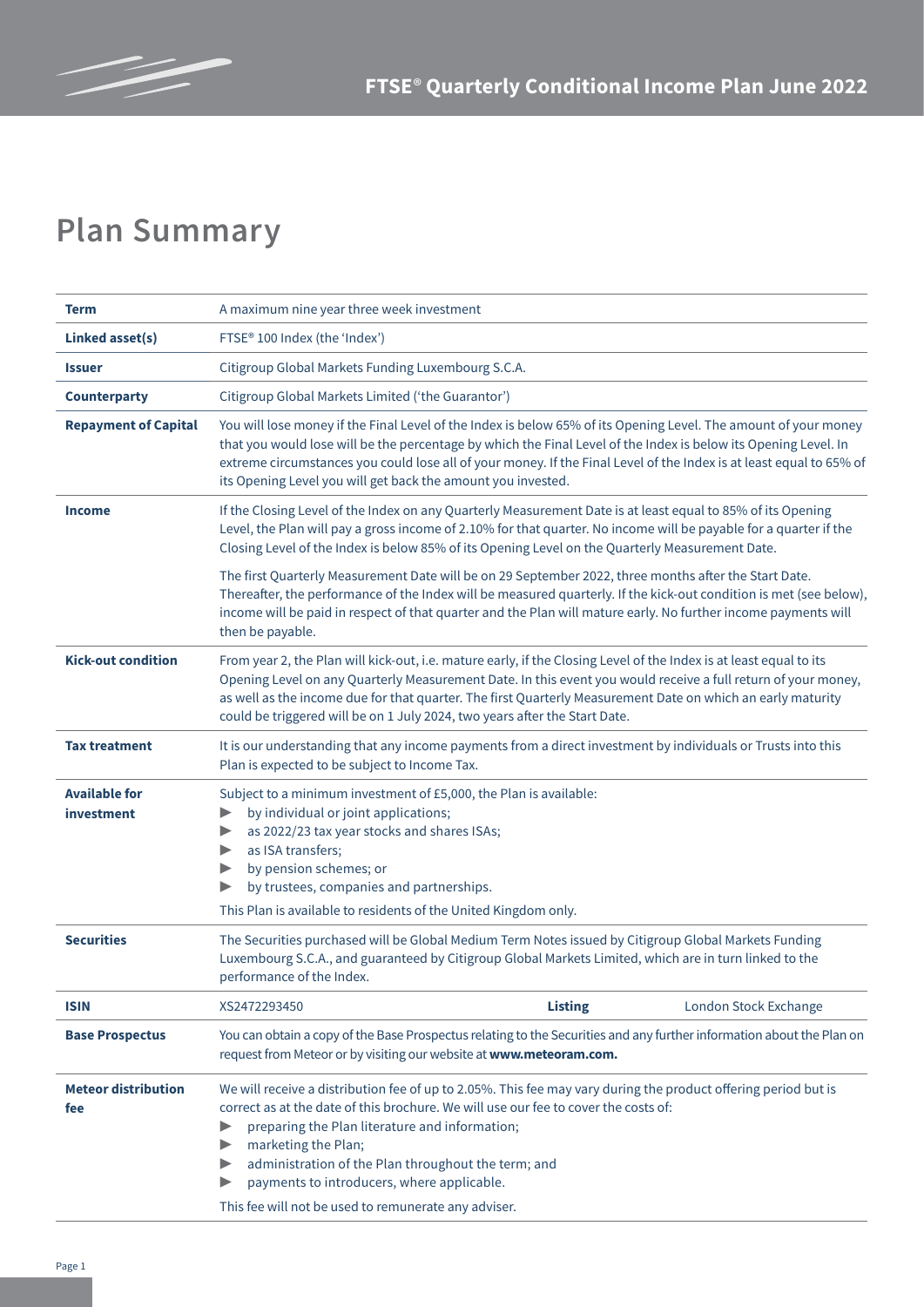# **Key Risks**

### **Access to capital**

- In normal market conditions, it is expected that Citigroup Global Markets Limited (the Calculation Agent of the Securities) will provide pricing of the Securities for investors who need access to their capital before the Maturity Date. However, there is no guarantee that the Calculation Agent will provide pricing or that you will be able to redeem any investment before the Maturity Date, as the decision about whether market conditions are normal will be taken by the Calculation Agent (see Liquidity risks).
- ▶ If you need to encash the investment before maturity, and the Securities are able to be sold, their value will depend on a number of factors including current market conditions and you may receive significantly less than the money you invested. You will also have to pay an administration charge.

#### **Counterparty risk**

- The Issuer will be responsible for the payment to us of any return of capital and any income payments due from the Securities.
- It is possible that the Issuer and Guarantor could collapse or fail to make the payments due. If this happened you would lose some, or all, of your original investment, as well as any income payments to which you might otherwise have become entitled.
- The actual and perceived ability of the Issuer and Guarantor to meet their obligations may affect the market value of an investment over the term.
- In the event that the Issuer and Guarantor fail to meet its obligations to pay the amounts due from the Securities, you will not be entitled to compensation from the Financial Services Compensation Scheme ('FSCS').

#### **Risk to capital and income payments**

- This is a capital-at-risk product and you could lose some, or all, of the money you invest in the Plan.
- The amount you will get back is based on the Index. If the Final Level of the Index is less than 65% of its Opening Level, you will lose money and the amount you lose will be at least 35% of the amount invested, due to the nature of the capital protection barrier.
- It is possible that you will not receive any income payments.
- Any income payments may be less than the amount you would have received by investing directly in the Index.

#### **The risks associated with this Plan are not limited to those listed above, but these are the key risks. Further risks are outlined on pages 16 & 17, 'Risks'.**

### **Key Dates**

| <b>Closing Date for Plan</b><br>subscriptions | <b>ISA transfers</b><br>Subscriptions by cheque or bank transfers                                                                                                                                                                                                                                                                                                                                                                                                                                                                                                                            | 13 June 2022<br>27 June 2022 |  |  |  |
|-----------------------------------------------|----------------------------------------------------------------------------------------------------------------------------------------------------------------------------------------------------------------------------------------------------------------------------------------------------------------------------------------------------------------------------------------------------------------------------------------------------------------------------------------------------------------------------------------------------------------------------------------------|------------------------------|--|--|--|
| <b>Start Date</b>                             | 29 June 2022                                                                                                                                                                                                                                                                                                                                                                                                                                                                                                                                                                                 |                              |  |  |  |
| <b>Opening Level</b>                          | Closing Level of the Index on<br>29 June 2022                                                                                                                                                                                                                                                                                                                                                                                                                                                                                                                                                |                              |  |  |  |
| <b>Quarterly Measurement</b><br><b>Dates</b>  | The performance of the Index will be measured quarterly on the 29th day of September, December, March<br>and June each year. If the Quarterly Measurement Date falls on a non-Business Day, the performance of<br>the Index will be measured on the next Business Day. The first Quarterly Measurement Date will be on 29<br>September 2022, three months after the Start Date.<br>The first Quarterly Measurement Date on which an early maturity could be triggered will be on 1 July 2024.<br>Income payments due will be made up to 15 Business Days after a Quarterly Measurement Date. |                              |  |  |  |
| <b>Final Measurement Date</b>                 | 30 June 2031                                                                                                                                                                                                                                                                                                                                                                                                                                                                                                                                                                                 |                              |  |  |  |
| <b>Final Level</b>                            | Closing Level of the Index on                                                                                                                                                                                                                                                                                                                                                                                                                                                                                                                                                                | 30 June 2031                 |  |  |  |
| <b>Maturity Date</b>                          | 21 July 2031                                                                                                                                                                                                                                                                                                                                                                                                                                                                                                                                                                                 |                              |  |  |  |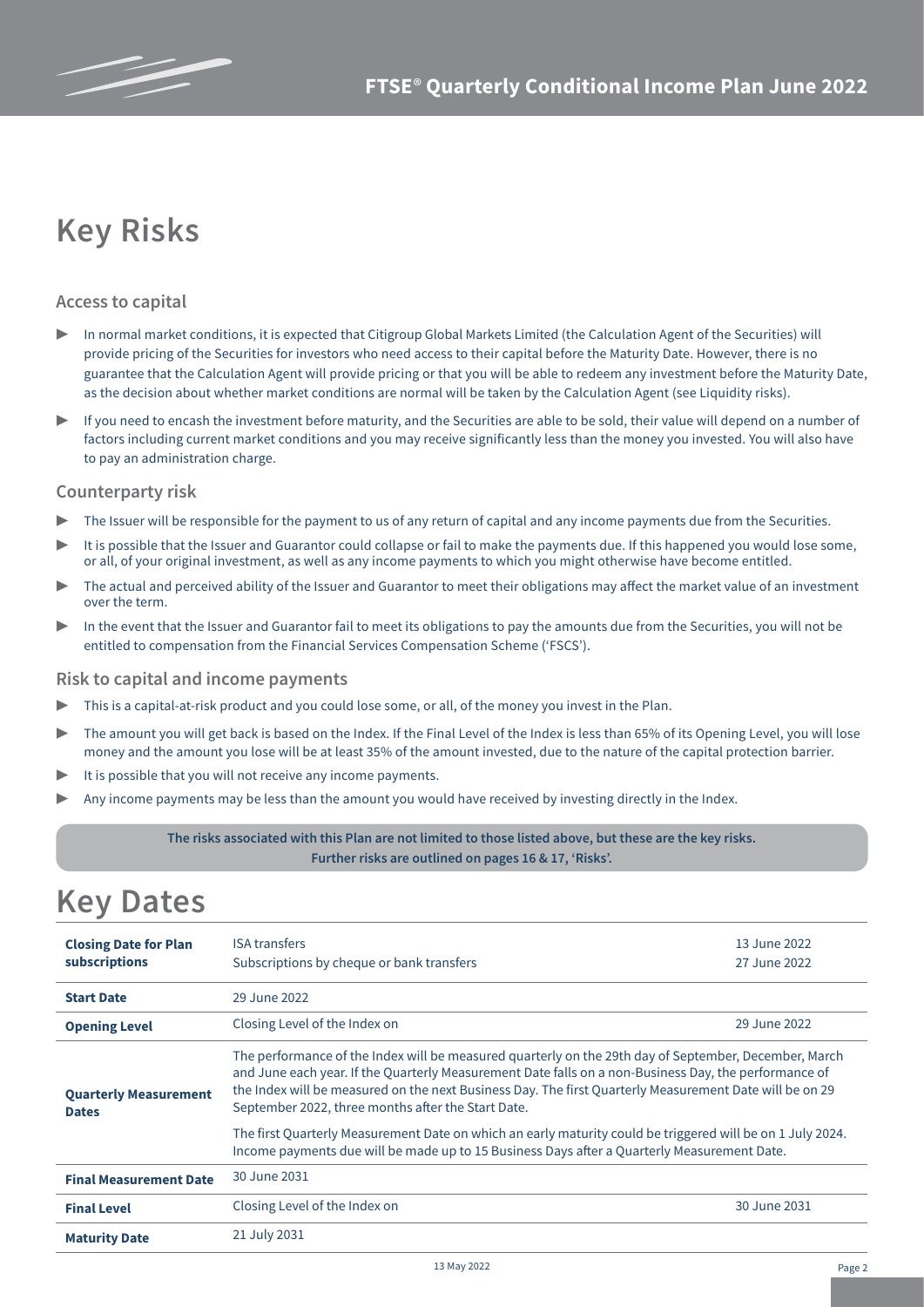

# **Is the Plan right for me?**

It's important to us that investors understand how the Plan works and are satisfied that it will help them to meet their investment objectives. We know that this Plan won't be right for everyone, and we have designed it to meet the investment objectives of investors with certain investment characteristics, which we call our 'target market'.

We cannot advise you if it meets your specific needs and requirements, or if you fall within our target market, and we recommend that you take financial advice from a financial adviser, who will be able to help you assess your investment objectives and advise you whether the Plan is suitable for you.

It can be difficult to categorise people's knowledge and understanding, but to help us make sure that this Plan could meet your needs we have set out below various attributes of different types of investors.

| <b>Basic</b>    | Investors having the following characteristics:                                                                                                                                                                                                                                                            |  |  |  |  |
|-----------------|------------------------------------------------------------------------------------------------------------------------------------------------------------------------------------------------------------------------------------------------------------------------------------------------------------|--|--|--|--|
|                 | Basic knowledge of relevant financial instruments - a basic investor can make an informed investment<br>$\blacktriangleright$<br>decision based on the regulated and authorised documentation or with the help of basic information<br>provided.                                                           |  |  |  |  |
|                 | No financial industry experience, i.e. suited to a first time investor.<br>$\blacktriangleright$                                                                                                                                                                                                           |  |  |  |  |
| <b>Informed</b> | Investors having one, or more, of the following characteristics:                                                                                                                                                                                                                                           |  |  |  |  |
|                 | Average knowledge of relevant financial products - an informed investor can make an informed<br>$\blacktriangleright$<br>investment decision based on the regulated and authorised documentation, together with knowledge and<br>understanding of the specific factors/risks highlighted within them only. |  |  |  |  |
|                 | Some financial industry experience.                                                                                                                                                                                                                                                                        |  |  |  |  |
| <b>Advanced</b> | Investors having one, or more, of the following characteristics:                                                                                                                                                                                                                                           |  |  |  |  |
|                 | A good knowledge of relevant financial products and transactions.<br>$\blacktriangleright$                                                                                                                                                                                                                 |  |  |  |  |
|                 | Financial industry experience or accompanied by professional investment advice or included in a<br>discretionary portfolio service.                                                                                                                                                                        |  |  |  |  |

**If you are not taking financial advice as part of the application process, we will ask you which category best describes you. If you have taken advice we will treat you as an 'Advanced Investor', unless you indicate differently on the Application Form.**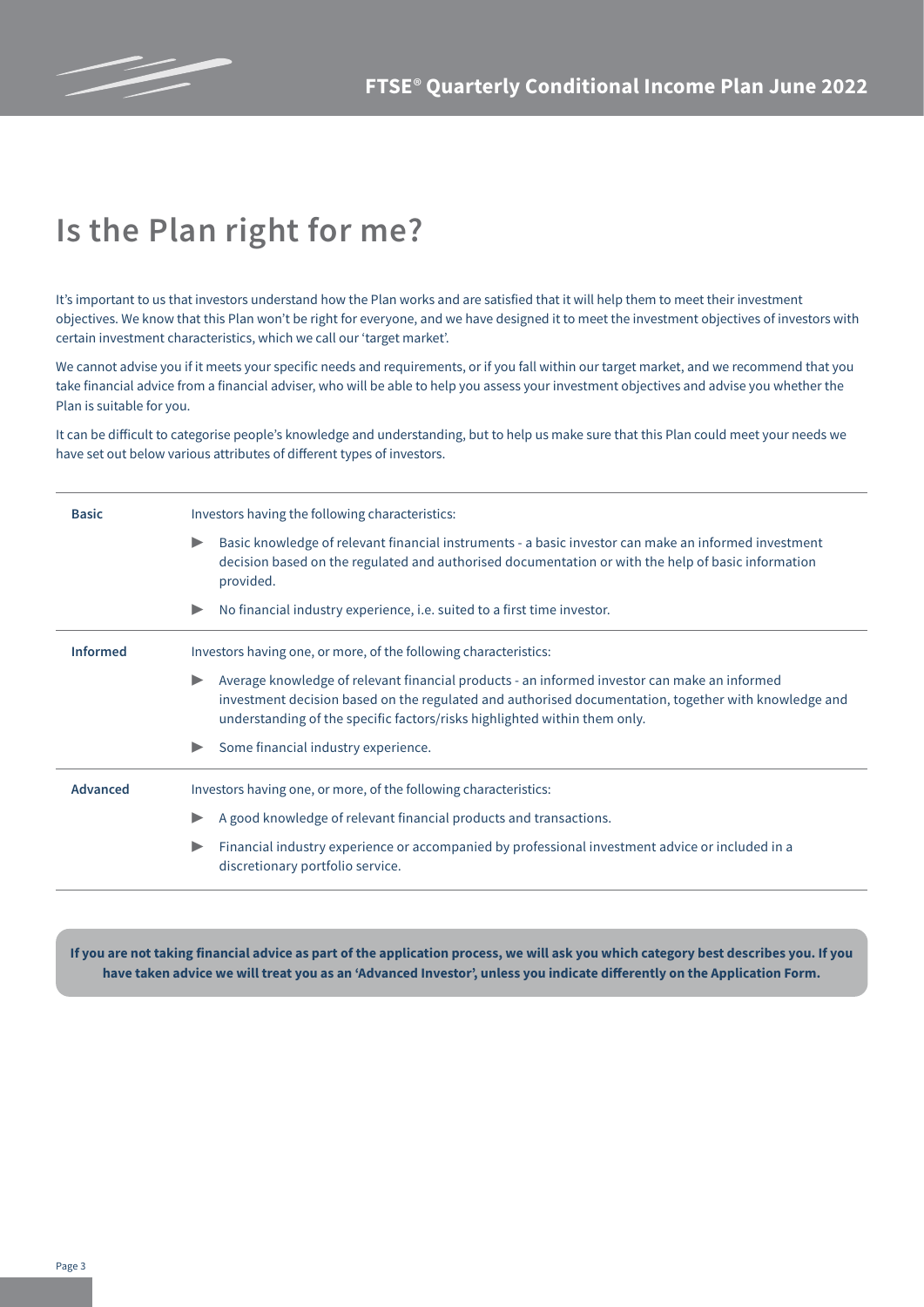

# **Is the Plan right for me? - continued**

To assist your decision making process, we have set out below the characteristics of a typical investor within the target market for this Plan. This is for guidance only and we recommend that you speak to a financial adviser, who will be able to assess your investment objectives and advise you whether the Plan is suitable for you.

**A typical investor who invests in this Plan will:**

- $\checkmark$  Be either an Informed or Advanced Investor, with appropriate knowledge and experience of equity-based investments;
- $\checkmark$  Like investments that provide known returns based on pre-determined market outcomes;
- $\checkmark$  Want the potential to secure an investment return above that available from a deposit-based investment and acknowledge and accept the level of risk, identified by the Summary Risk Indicator set out in the Key Information Document (KID);
- Be willing and able to tie up their money for the term of the Plan for the objective of producing income;
- $\checkmark$  Accept that they could lose money and be able to afford to do so;
- ü Understand that in the event of a loss that this loss would be at least 35% of the money they put into the Plan, and could be considerably more, and in extreme circumstances they could lose all of their money;
- ü Understand that any income payment is dependent on the performance of the Index, which is calculated on set dates, and accept they might not get any income at all;
- Know that the level of the Index can fall but do not expect the fall to be more than 35% of its Opening Level at the Final Measurement Date;
- ü Appreciate the importance of having a spread of investments to reduce concentration risk;
- Know and accept that inflation reduces the real value of money and what it can buy;
- $\checkmark$  Understand that equity markets are affected by economic and political events nationally and globally;
- $\checkmark$  Accept that if the Counterparty defaults they could lose all their money and any income and that they would not have any recourse to the FSCS.

**An investor will not meet the target market criteria if:**

- $\star$  They do not understand how this investment works;
- û They are unable, or unwilling, to accept the risks associated with this Plan, including the loss of their money;
- $\boldsymbol{\ast}$  The Plan does not meet their investment objectives.

**The information provided on this page is not investment advice or an investment recommendation. It is designed to provide some guidance as to the possible future risks and rewards of this Plan. We have not taken individual client circumstances into consideration when producing this information and recommend that you consult your financial adviser on whether this investment is appropriate for you. For further information, refer to the 'Risks' section on pages 16 and 17 of this Brochure.**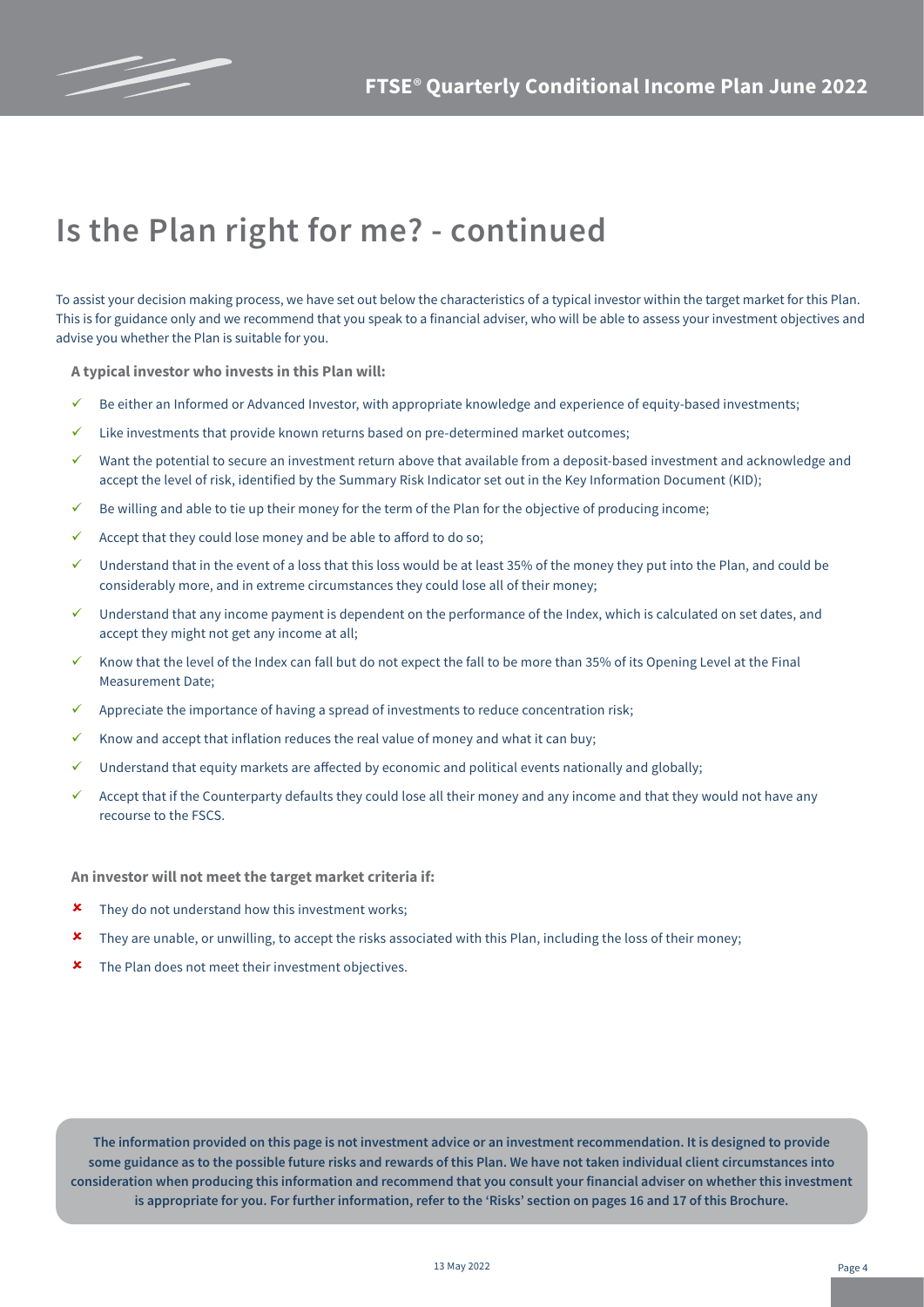

## **How the Plan works**

An investment in the Plan constitutes a contractual arrangement with Meteor Asset Management Limited. We will use your money to acquire Securities, on your behalf, which are designed to have the characteristics required to achieve the investment objectives of the Plan.

We will invest your money in Securities issued by Citigroup Global Markets Funding Luxembourg S.C.A., guaranteed by Citigroup Global Markets Limited. The Securities can be viewed in a similar way to a loan to the Issuer and are linked to the performance of Securities, which are in turn linked to the performance of the Index.

The potential income payments and return of any capital from the Plan are linked to the performance of the FTSE 100 and are also dependent on the ability of the Issuer to make the payments due from the Securities.

The Plan offers the potential for an enhanced return on your investment compared to the actual performance of the Index. Although neither the Plan nor the Securities tracks the Index directly, their performance will affect any capital return and income payments. You need to understand that this will be impacted by a number of factors.

On any Quarterly Measurement Date from year 2 the Plan may mature early, paying you the income payment for that quarter and a return of the amount you invested. This is explained on page 7, 'Income'.

We have designed the Plan to try to limit the potential for a reduction in your capital should the Index fall. However, risk has not been eliminated and your capital is at risk. This is explained on page 8, 'Repayment of Capital'. Further information on capital at risk products can be found on our website at **www.meteoram.com**.

The trade-off for the possible enhanced return and limiting the possibility of capital loss is that if the Index were to increase by more than the potential income payments, you would not benefit from any such increase in excess of any investment payments provided by the Plan.

In addition, you should also understand that you will not be entitled to receive the dividends normally payable if you had invested directly in the shares of the companies that make up the Index.

If the Plan is oversubscribed we may not be able to accept your application; should this happen we would notify you of this and ask for your instructions.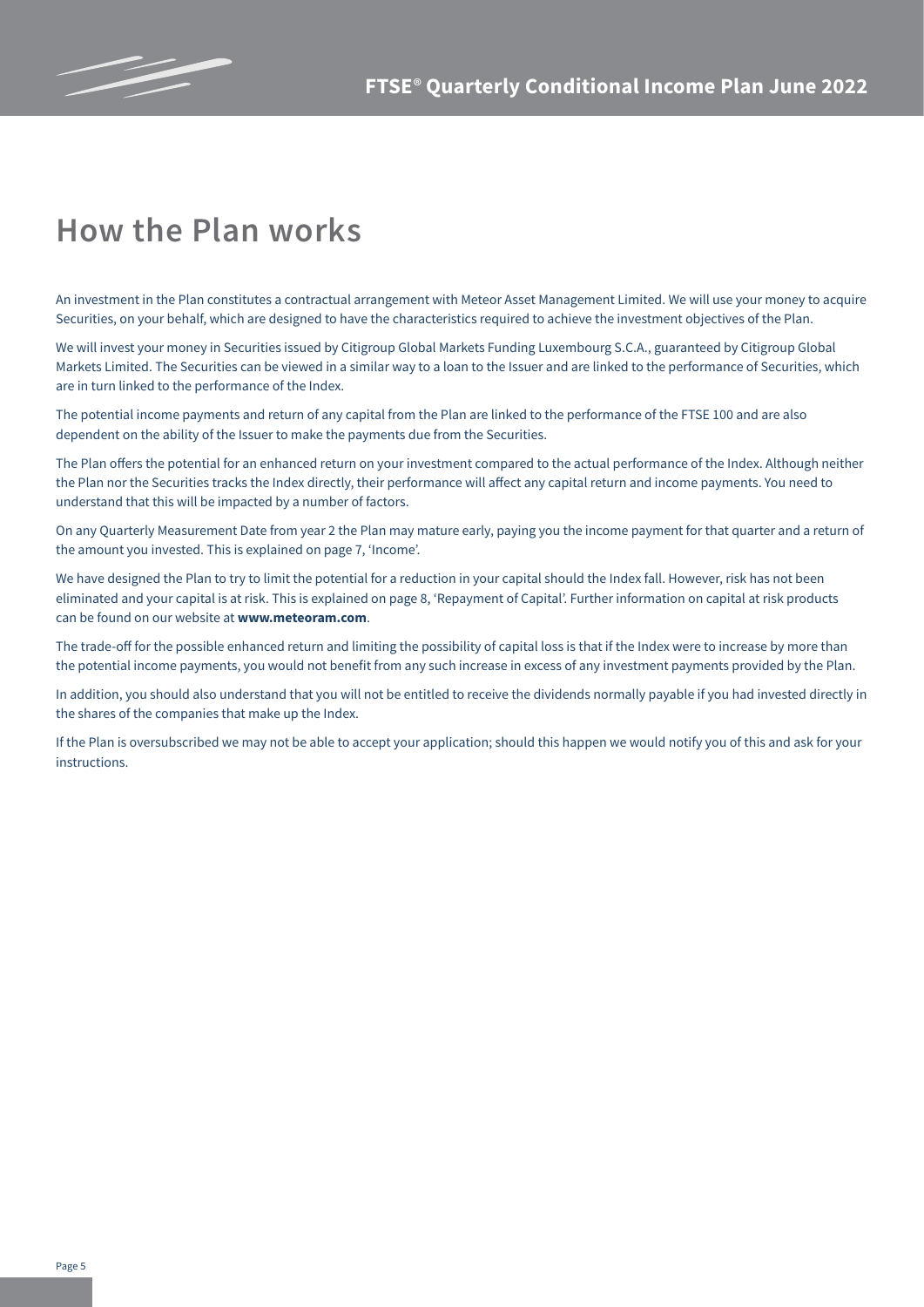

## **How the Plan works - continued**

#### **Factors that could influence the returns payable**

When investing in this Plan you must bear in mind that the risk to your capital and any income payable will be affected by a number of factors that shape how equity markets work. These can be wide ranging, and include events such as natural disasters and wars, through to political uncertainty and general economic changes, either here in the UK or on a more global basis.

Below is a list of the type of issues that can affect your investment:

- $\blacktriangleright$  How well, or badly, the UK economy is performing;
- $\triangleright$  Global economic conditions and how they impact the UK;
- ▶ Political instability or uncertainty which can make markets nervous and share prices fall;
- ▶ Impact of natural disasters the commercial impact of which can be to stop trade and cause share prices to fall;
- ▶ War/civil unrest/conflict;
- The supply and price of natural resources.

**It is impossible to accurately quantify the effect any of these issues would have, either in isolation or in combination, on your capital and any income payable under the Plan.**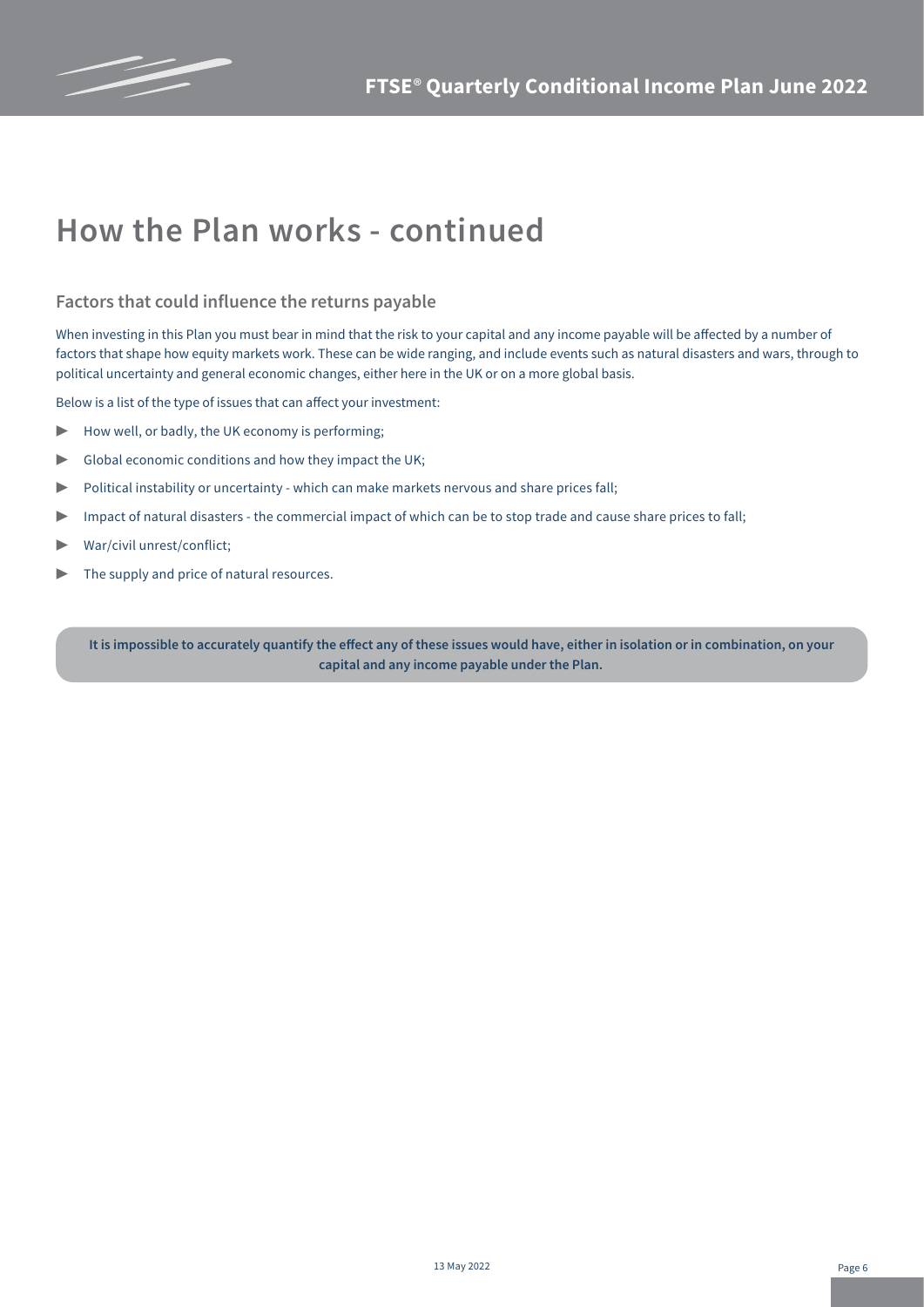

### **Income**

#### **How the income is calculated**

Any income payable from the Plan is linked to the performance of the Index. The Opening Level of the Index will be its Closing Level on 29 June 2022.

We will compare the Opening Level of the Index with its Closing Level on each Quarterly Measurement Date to determine if any income is payable for that quarter.

It is possible that income might not be payable in respect of some, or all, quarters and the Plan might not pay any income at all.

The Plan will pay a gross income of 2.10% for a quarter if the Closing Level of the Index is at least 85% of its Opening Level on the relevant Quarterly Measurement Date. No income will be paid for a quarter if the Closing Level of the Index is below 85% of its Opening Level on the relevant Quarterly Measurement Date.

If the Plan runs for its full investment term, an income payment will be paid in respect of the final quarter if the Final Level of the Index is at least 85% of its Opening Level.

The Plan could kick out from year 2, or on any subsequent Quarterly Measurement Date. This will occur if the Closing Level of the Index is at least equal to its Opening Level on a Quarterly Measurement Date. In this event, the income for that quarter will be paid but no further income payments will be payable thereafter.

If the Closing Level of the Index on a Quarterly Measurement Date is below its Opening Level, the Plan will remain in force.

Income payments due will be made up to 15 business days after a Quarterly Measurement Date. In all cases, any income payments will be made by bank transfer directly into your nominated bank account.

| <b>Quarterly Measurement Dates 1 to 7</b>                                                                  |                                                                                                                    |  |  |  |  |
|------------------------------------------------------------------------------------------------------------|--------------------------------------------------------------------------------------------------------------------|--|--|--|--|
| On a Quarterly Measurement Date, is the Closing Level of the                                               | The Plan provides an income payment of 2.10% for that<br><b>Yes</b><br>quarter and will remain in force.           |  |  |  |  |
| Index at least equal to 85% of its Opening Level?                                                          | The Plan provides no income payment for that quarter and<br><b>No</b><br>will remain in force.                     |  |  |  |  |
| <b>Quarterly Measurement Dates 8 to 35</b>                                                                 |                                                                                                                    |  |  |  |  |
| On a Quarterly Measurement Date, is the Closing Level of the<br>Index at least equal to its Opening Level? | The Plan provides an income payment of 2.10% for that<br><b>Yes</b><br>quarter and will mature early.<br><b>No</b> |  |  |  |  |
| On a Quarterly Measurement Date, is the Closing Level of the                                               | The Plan provides an income payment of 2.10% for that<br><b>Yes</b><br>quarter and will remain in force.           |  |  |  |  |
| Index at least equal to 85% of its Opening Level?                                                          | The Plan provides no income payment for that quarter and<br><b>No</b><br>will remain in force.                     |  |  |  |  |
| <b>Quarterly Measurement Date 36</b>                                                                       |                                                                                                                    |  |  |  |  |
| Is the Final Level of the Index at least equal to 85% of its                                               | The Plan provides an income payment of 2.10% for quarter<br><b>Yes</b><br>36 and matures.                          |  |  |  |  |
| Opening Level?                                                                                             | The Plan provides no income payment for quarter 36 and<br><b>No</b><br>matures.                                    |  |  |  |  |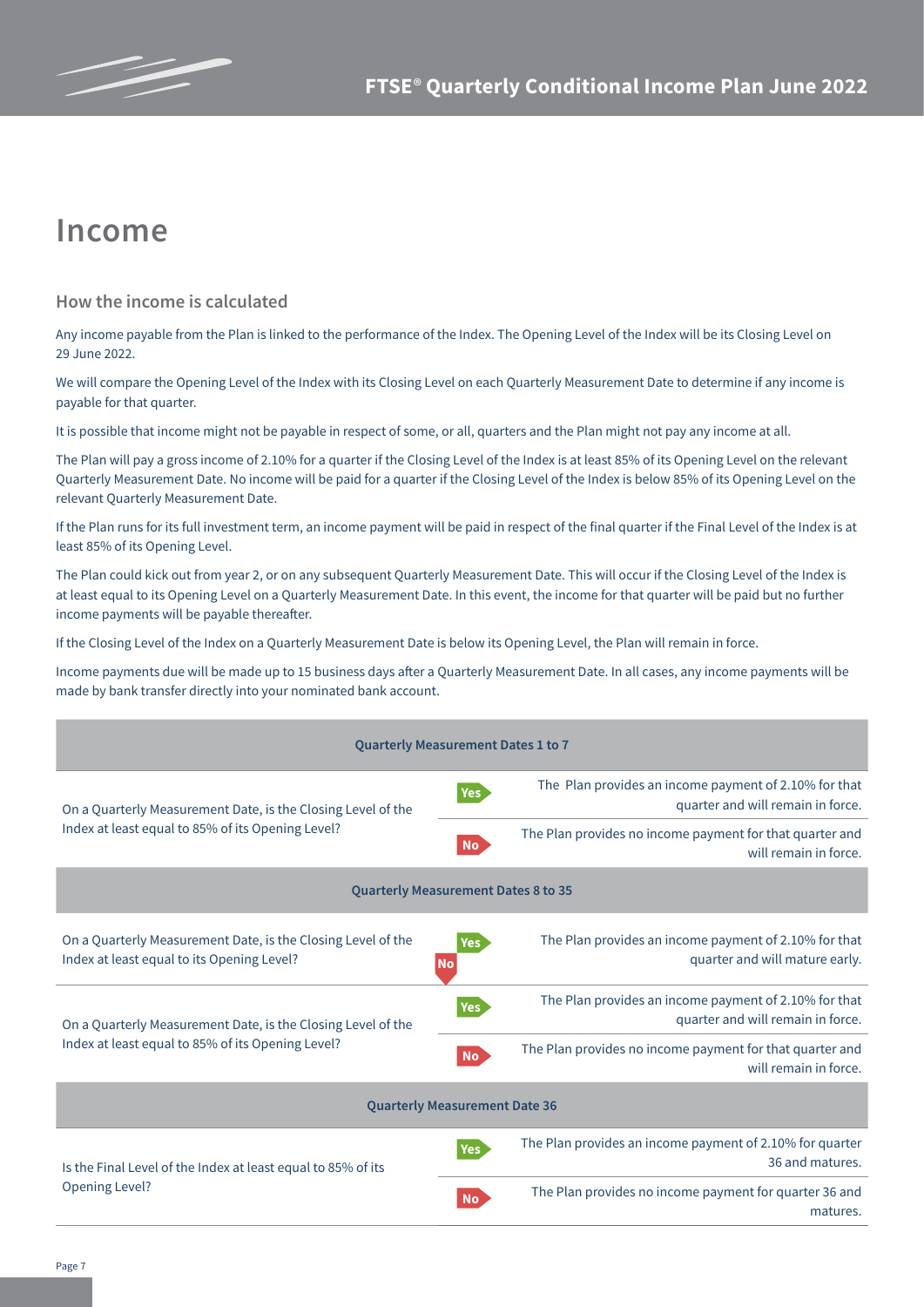

## **Repayment of Capital**

**How capital return is calculated**

If the Plan matures early at any Quarterly Measurement Date, the money you invested will be repaid in full.

If the Plan does not mature early, the return of your money at the Maturity Date will be based on the performance of the Index and may not be returned in full.

You will lose money if the Final Level of the Index is below 65% of its Opening Level.

The amount of money that you would lose will be the percentage by which the Final Level of the Index is below its Opening Level. In extreme circumstances you could lose all of your money. Due to the nature of the capital protection barrier, in cases of capital loss, the capital loss would be at least 35% of the money you invested.

The actual amount you would lose will depend on how prevailing market conditions have affected the level of the Index.

For example, if you invested £10,000 and the Final Level of the Index is 70% below its Opening Level, you will receive only £3,000 of the money you invested in the Plan.

If the Final Level of the Index is at least equal to 65% of its Opening Level, you will receive a full return of the money you invested.

The table below gives examples of the return of capital at maturity, based on a range of movements in the Index.

**The table does not give predictions of what we believe you might receive. It is designed to illustrate how the return of the money you invest in the Plan is calculated. You should be aware that you could lose all of your money.**

|  | Return of your money based on the % by which the Final Level of the Index is below its Opening Level |
|--|------------------------------------------------------------------------------------------------------|
|--|------------------------------------------------------------------------------------------------------|

|                       | Repayment of capital on example amounts invested |         |         |         |         |
|-----------------------|--------------------------------------------------|---------|---------|---------|---------|
| <b>Index Movement</b> | £10,000                                          | £15,000 | £20,000 | £25,000 | £50,000 |
| $-10%$                | £10,000                                          | £15,000 | £20,000 | £25,000 | £50,000 |
| $-20%$                | £10,000                                          | £15,000 | £20,000 | £25,000 | £50,000 |
| $-30%$                | £10,000                                          | £15,000 | £20,000 | £25,000 | £50,000 |
| $-35%$                | £10,000                                          | £15,000 | £20,000 | £25,000 | £50,000 |
| $-40%$                | £6,000                                           | £9,000  | £12,000 | £15,000 | £30,000 |
| $-50%$                | £5,000                                           | £7,500  | £10,000 | £12,500 | £25,000 |
| $-60%$                | £4,000                                           | £6,000  | £8,000  | £10,000 | £20,000 |
| $-70%$                | £3,000                                           | £4,500  | £6,000  | £7,500  | £15,000 |
| $-80%$                | £2,000                                           | £3,000  | £4,000  | £5,000  | £10,000 |
| $-90%$                | £1,000                                           | £1,500  | £2,000  | £2,500  | £5,000  |
| $-100%$               | £0                                               | £0      | £0      | £0      | £0      |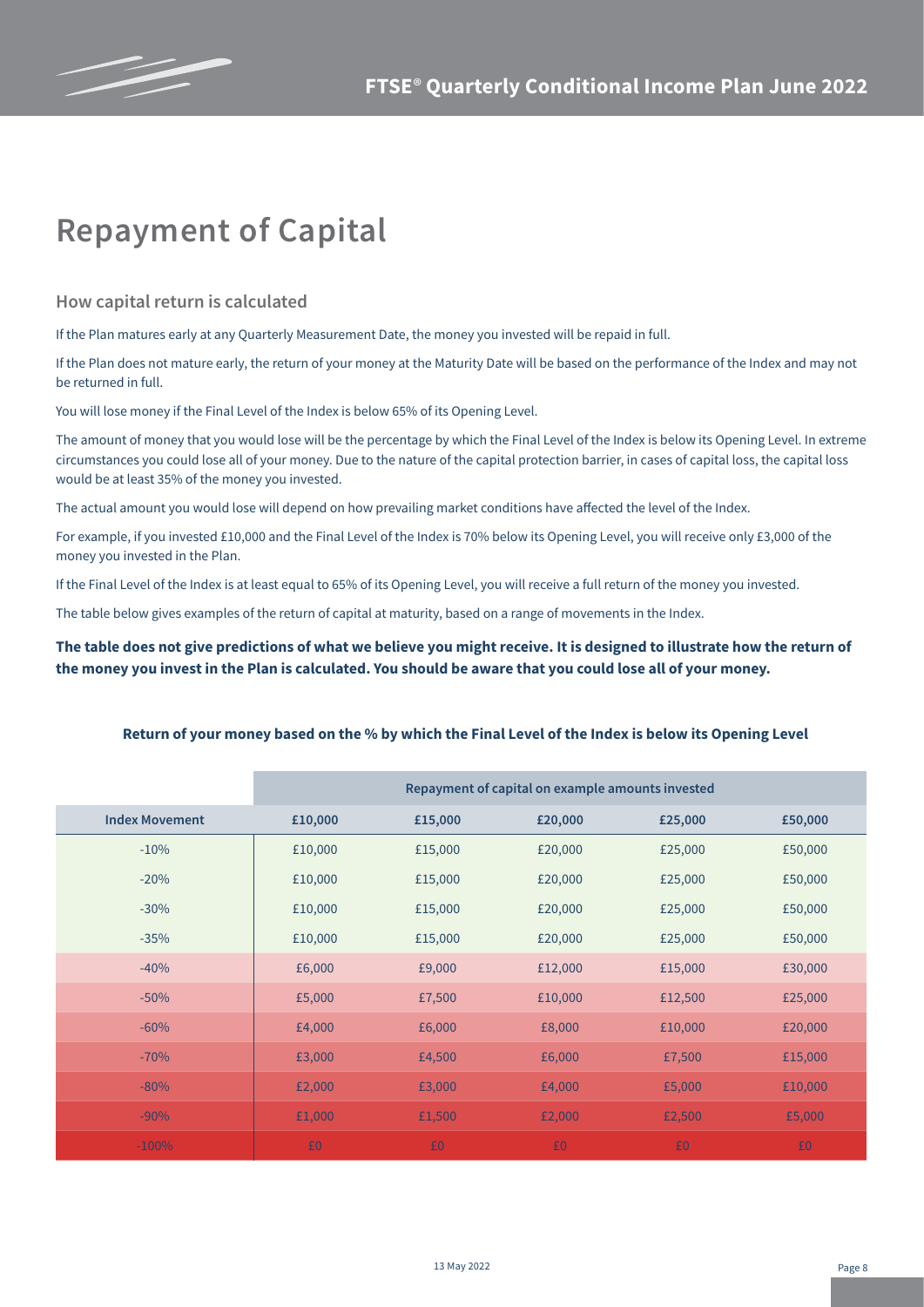# **The Index**

There are many indices established by different organisations, all of which are designed to convey to the world how different markets are performing. The returns under this Plan are dependent on the performance the FTSE 100 Index.

- The FTSE 100 Index is made up of the top 100 UK listed companies by market capitalisation that operate across the whole marketplace, including banking, oil, pharmaceuticals, mining and retail. It currently includes companies such as BP, Tesco and GlaxoSmithKline.
- The FTSE 100 Index is based on market capitalisation and is a capital value only index, i.e., it does not make any allowance for the reinvestment of dividends.

It is important to remember that the value of stockmarket investments, such as shares and indices, can, and do, fall as well as rise. This can be clearly seen in the graph overleaf. To help put these fluctuations in context, we have highlighted some global events that have affected the Index.

The graph shows the movements in the Index since January 1984, the earliest date where data for the Index is available. You must remember that past performance should not be used as an indicator of future results. The results shown might have been achieved during investment conditions that are highly unlikely to be repeated.

At the date of this Brochure, the level of the FTSE 100 Index was around 7200. If the Index maintained this level at the Start Date, the Final Level of the Index would need to be lower than 4680 to trigger a capital loss at maturity.

At the Start Date, the level of the Index will have changed and could be higher or lower and, consequently, the level at which capital loss would be triggered will also change. We will inform you of the Opening Level of the Index and the level to which the Index will have to fall to cause a loss when we confirm the purchase of the Securities, shortly after the Start Date.

**Index Disclaimer: The Plan is not in any way sponsored, endorsed, sold or promoted by the relevant Index provider(s). Please see the Terms and Conditions of the Plan for full details.** 

#### **Business Disruption, Market Disruption and Adjustment Events**

A number of events relating to the Index, such as market disruption events, disruption modification or cancellation of any relevant Index, or change in laws or regulations, give the Calculation Agent, at its commercially reasonable discretion, the right to determine whether any adjustment to the Terms and Conditions of the Plan is required. Any such adjustment may affect the amount of income payments payable from the Plan. These adjustments may include, but are not limited to:

- adjustments to the Opening Level and/or Final Level;
- postponing the dates on which the Opening Level and Final Level are observed;
- substitution of the relevant Index; and
- $\blacktriangleright$  early termination of the Plan.

As soon as practical, we will advise you of any adjustment to be made to the Terms and Conditions of the Plan.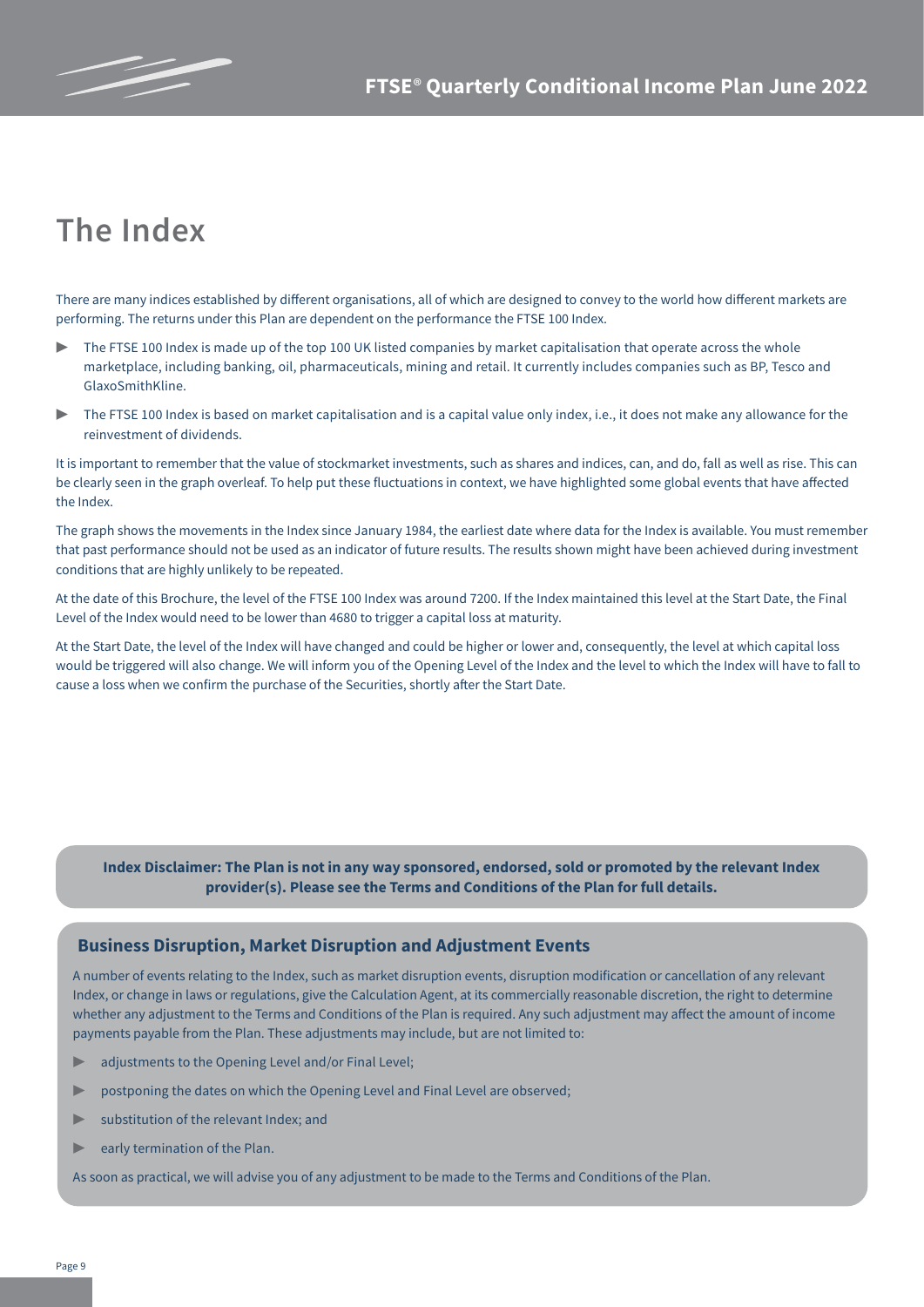

## **The Index - continued**



**Past performance is not a reliable indicator of future performance and should not be used to assess the future returns or risks associated with this Plan.**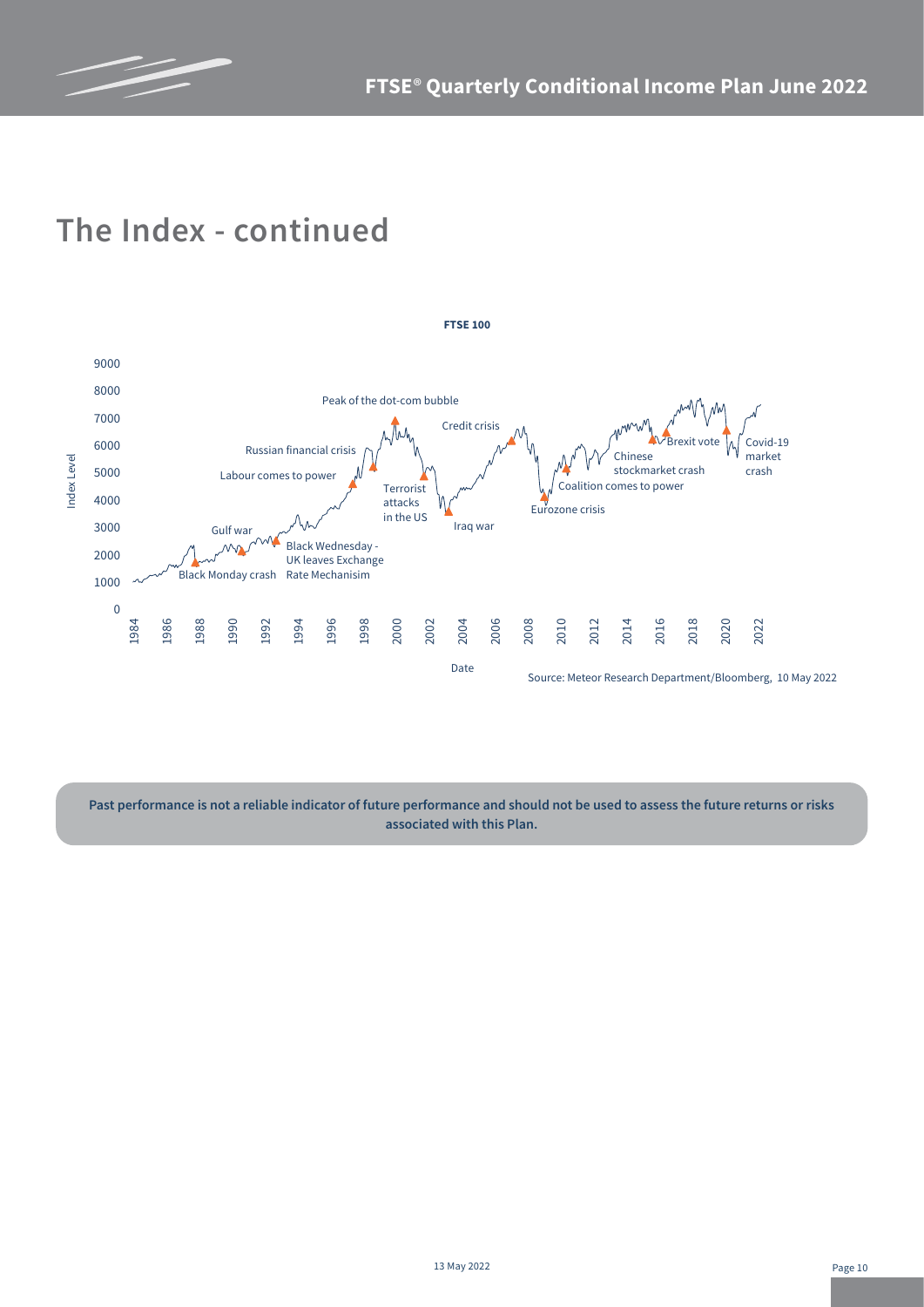

### **Selection of a counterparty**

When selecting a counterparty one of the factors you may wish to take into account is its issuer credit ratings. These are the opinions of a range of credit rating agencies regarding the security of a counterparty.

A high rating from one or more of the credit rating agencies is not a guarantee that a counterparty will meet its obligation to pay the amount due from the securities.

Fitch, Moody's and Standard & Poor's are independent ratings agencies that research and grade the ability of financial and other institutions to make the payments due from the securities issued and/or guaranteed by them.

Each rating agency describes and names its ratings in a different way. By way of example, Standard & Poor's highest possible rating is AAA, followed by AA and A. These three ratings along with their BBB rating are generally regarded as investment grade (i.e., of higher quality).

All of these ratings, except the AAA rating, can also be modified by a plus or a minus to give a counterparty's relative status within the grade; for example, A+, A, A- for the A rating. Ratings from BB downwards are provided in respect of other securities.

A rating outlook assesses the potential direction of a credit rating view over the intermediate term.

The term considered varies between credit rating agencies; Fitch looks at a 12 to 24 month period, Standard & Poor's a 6 to 24 month period, while Moody's says its outlooks are 'over the medium term'. In determining a rating outlook, consideration is given to any changes in the economic and fundamental business conditions.

An outlook is not necessarily a precursor of a rating change or future credit watch action.

- Positive means that a rating may be raised.
- Negative means that a rating may be lowered.
- ▶ Stable means that a rating is not likely to change.
- Under review means a rating may be raised or lowered in the short term.

Please refer to your financial adviser if you have any queries regarding credit ratings.

# **About Citigroup Global Markets Limited (CGML)**

Citigroup Global Markets Limited provides institutional brokerage services. The Company offers equity, fixed income, and commodity products across cash, over-the-counter (OTC) derivatives, and exchange traded markets, as well as investment banking capital markets and advisory services. Citigroup Global Markets serves customers worldwide.

#### **Source: Bloomberg, 5 April 2021**

#### **Relevant credit ratings and outlooks for Citigroup Global Markets Limited (the Guarantor)**

| Agency            | <b>Rating</b> | Date rating effective | Outlook       | Date outlook effective |
|-------------------|---------------|-----------------------|---------------|------------------------|
| Fitch             | A+            | 22/04/2020            | <b>Stable</b> | 12/05/2021             |
| Moody's           | A1            | 21/02/2019            | <b>Stable</b> | 21/02/2019             |
| Standard & Poor's | A+            | 16/12/2016            | <b>Stable</b> | 16/12/2016             |

#### **Source: Bloomberg, 10 May 2022**

**The credit rating of CGML is subject to change during both the offer period and the investment term. Any information on credit ratings of the Counterparty provided in this Brochure is correct at the time of publication. The credit ratings assigned to the Counterparty can change at any time without notice.**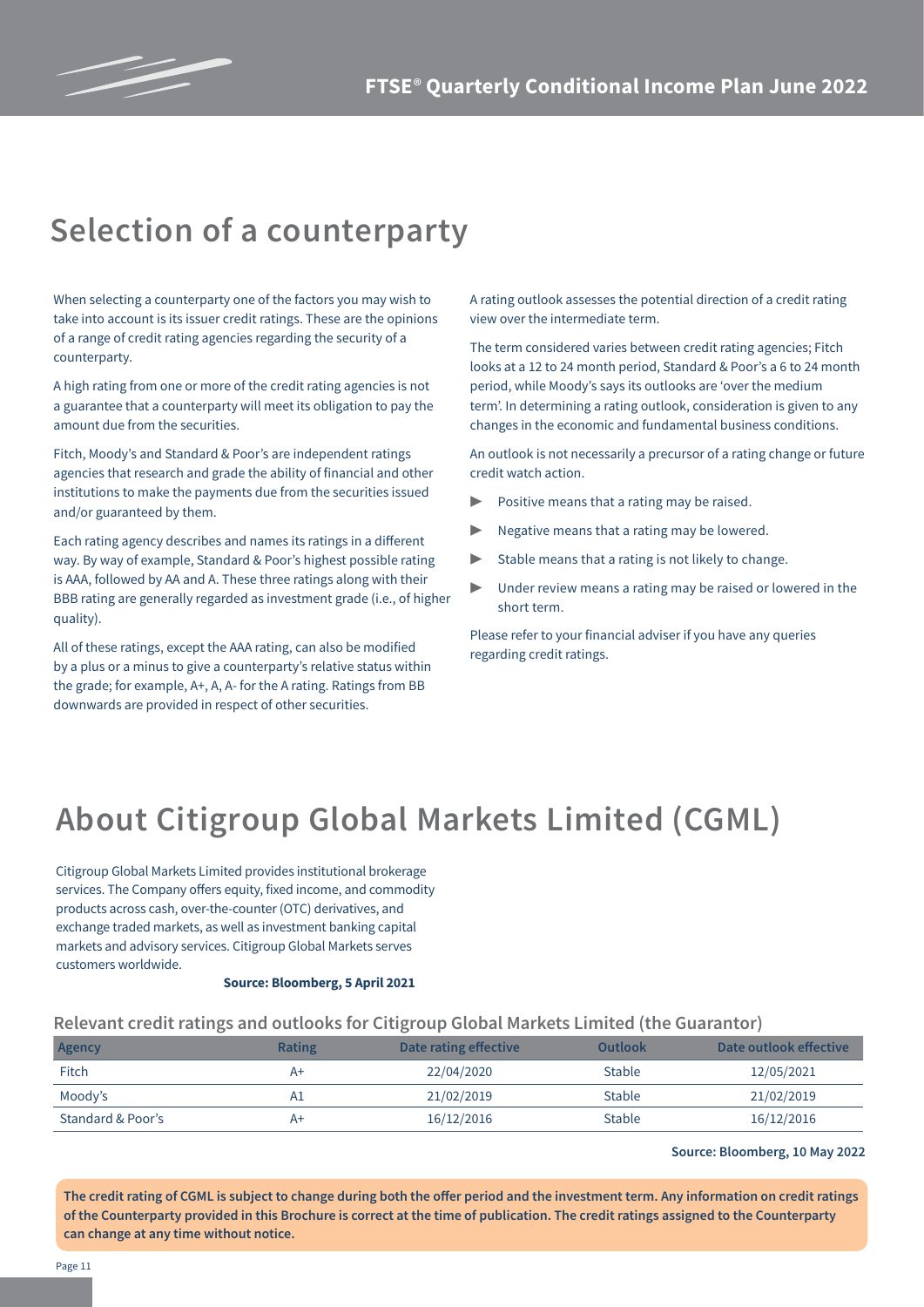

### **About Meteor**

As one of the largest structured product providers in the UK, we have consistently provided investors with compelling opportunities to achieve their financial goals over the last decade. As well as offering a standard range of structured products to the wider public, we also offer a bespoke arrangement service to satisfy individual client needs.

The professional relationships cultivated by our team are vital to the Company's success and have positioned us at the forefront of both institutional and individual investors' minds for the research, sourcing and construction of effective investment strategies. Our solutions embrace all major currencies and asset classes, including equities, commodities, real estate and alternative asset classes.

To us, treating customers fairly is more than just an FCA Principle; it is part of the sound foundation on which the business is built. We don't just believe in building a business relationship, we believe in building your trust.

Our aim is to produce literature that is clear and enables customers to easily understand how our plans work. We are committed to maintaining this transparency throughout the term of all of our plans.

Meteor Asset Management Limited (MAM) will act as Plan Manager, and will outsource the administration and safekeeping of client assets to Meteor Investment Management Limited (MIM). MIM was established for the specific purposes of administering Meteor's own plans and those we administer on behalf of third parties and for the keeping of all client assets.

Both companies are authorised and regulated by the Financial Conduct Authority. Meteor Asset Management Limited: Financial Services Register Number - 459325. Meteor Investment Management: Financial Services Register Number - 496880.

We do not offer financial advice or guidance on tax issues. However, we believe that it is important to seek such advice before you invest, to ensure that you choose an investment or deposit that is suitable for you.

**For more information, visit our website www.meteoram.com**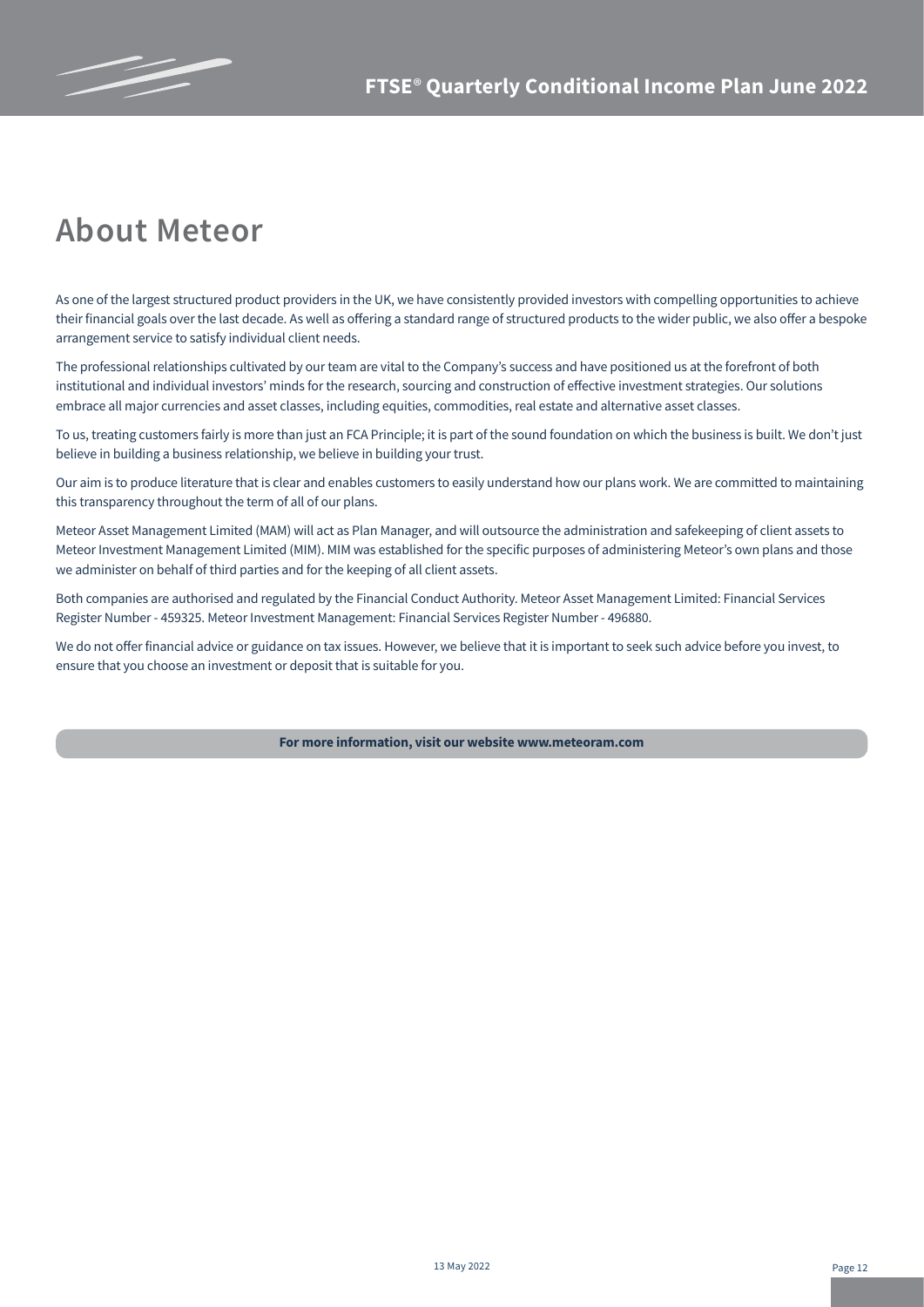

# **Anti-money laundering regulations**

Your financial adviser has to verify your identity for the purpose of anti-money laundering regulations and will probably have asked you for documentary evidence in order to fulfil this requirement. We are able to accept the verification provided by your financial adviser but we reserve the right to request additional information and/or documentation to satisfy our own anti-money laundering procedures.

We will also carry out an electronic data check to verify your identity. The check will be carried out using a reliable and reputable electronic database agency. This is not a credit check and will leave a different 'footprint' on your electronic record to that left by a credit check.

It is also important for us to know how you have accumulated the money you want to invest, to comply with these regulations. If appropriate, we will ask you to indicate the source of funds on the application form.

## **Taxation**

The information contained in this Brochure is based on our understanding of rates of tax, current legislation, regulations and practice. Please note that these are likely to change in the future and that changes could be backdated.

This is a general guide only. The information relates solely to United Kingdom taxation and is expected to apply to you if you are a UK tax resident investor who is the beneficial owner of your investment in this Plan. The statements are not exhaustive and do not constitute tax advice.

It is important that you consult your tax adviser concerning possible taxation and other consequences of making an investment in the Plan.

Any gains made from the investment by SIPPs, SSASs and other pension arrangement will usually be free of tax.

If you invest within an ISA, the returns will be tax free.

The values of any tax reliefs will depend on your individual circumstances and they could change at any time and could also be backdated.

When you invest in this income based product individually, jointly or via a trust, the gross income payments will be subject to Income Tax. You will be responsible for ensuring that you declare the receipt of any such income to your tax office and for the payment of any Income Tax that is due. The rate of tax payable will depend on your own circumstances and tax rates and practice at that time.

Based on current rates, basic tax payers would pay 20% income tax, higher rate payers 40% and additional rate taxpayers 45%.

The taxation of any gains on investments in the Plan made by companies, partnerships or other businesses will depend on the tax position of the organisation.

Further information about tax in the UK is available from the HMRC website at **www.hmrc.gov.uk.**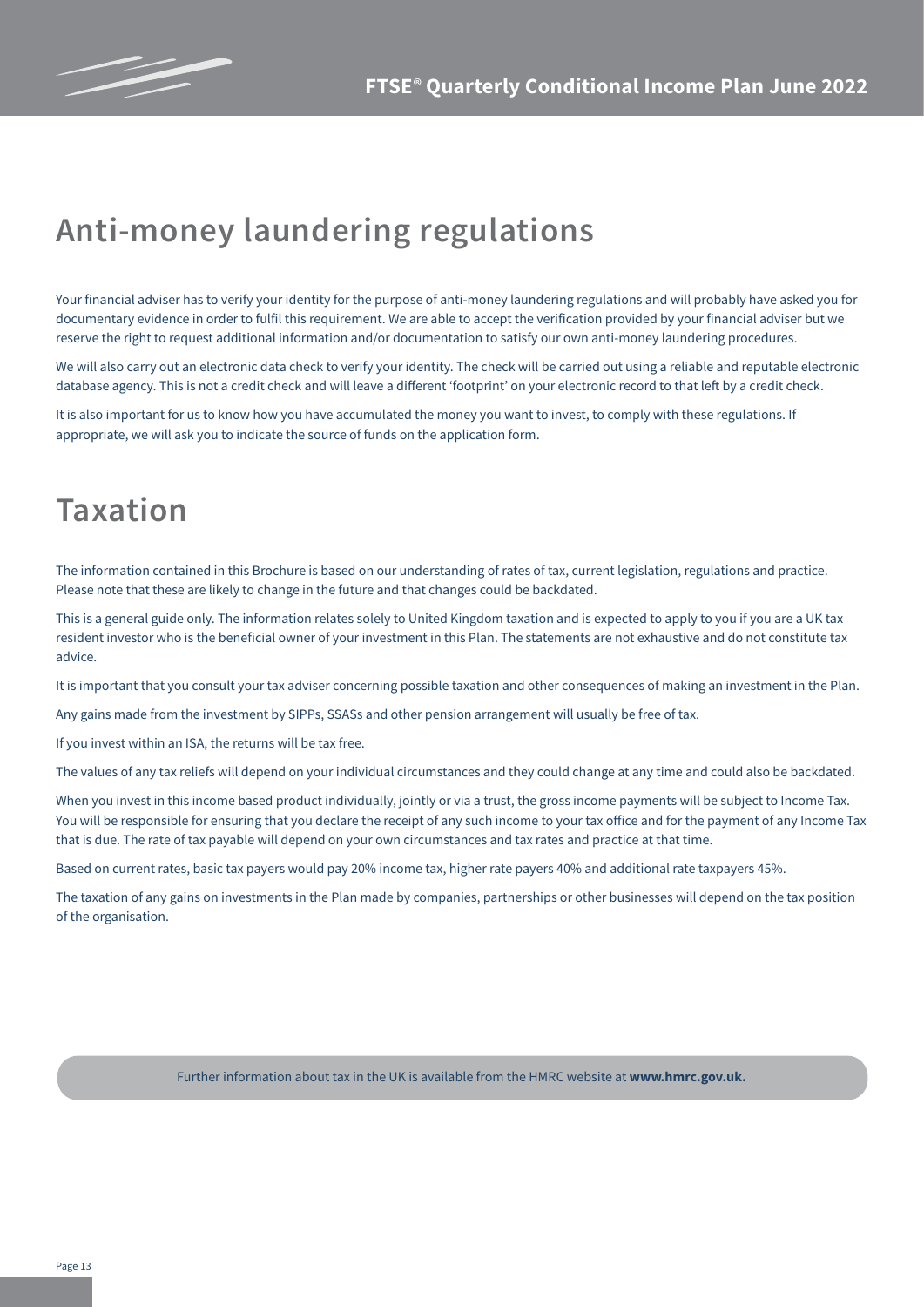

# **Keeping you informed**

In an increasingly electronic age we know that most investors are happy to receive online communications. Equally, we understand that some people still prefer paper format, and we are happy to communicate with our investors in whichever format best suits their requirements.

Where you open an account online you will receive an initial acknowledgement and an initial transaction statement from us by post. Thereafter, for the rest of the Plan term we will send all regular communications to you by email. To enable us to do this, we will need an up to date personal email address. If you would like us to use someone else's email address to communicate with you, for example a spouse or other family member, we will need you to sign to that effect on the Application Form. This is so that we are sure that you can receive the information we will send you - and for this reason it's important that you let us know if you change email address.

We will provide you with a username and password when your account is set up and you can change the password after you first log in. If you complete a paper application you will still have the option of receiving future communications online, by ticking the appropriate box on the Application Form.

Alternatively, if you want us to send regular communications in the post we will do so and there will be an initial charge of 0.25% for this service.

#### **After you've invested you will receive:**

- An acknowledgement of your application, a summary of your investment and a notice of cancellation, within 5 Business Days;
- Details of your investment, shortly after the Start Date:
- Half yearly statements, as at 5 April and 5 October;
- ▶ Any other important information about your Plan;
- ▶ Notification of impending maturity.

If you have selected online communications, you will be able to access details of your investment at any time, by logging onto the client section of our website at **www.meteoram.com** using your individual username and password. This online access also allows you to:

- Read your regular valuation statements;
- Review all transactions:
- Check current values and historic valuations;
- Receive product alert notifications;
- Look up product literature;
- $\triangleright$  See details of previous plans.

If you want to change the way we communicate with you, we will need a letter signed by all account holders. Please note that there could be a charge of up to 0.25% of your original investment if you change to paper-based communications.

For more information visit our website at **www.meteoram.com**

### **Use of Personal Information**

We will collect and process information about you that you will give us by filling in forms, or by corresponding with us by phone, email or otherwise.

We hold and use this information because it is necessary to do so in order to establish, maintain and administer your investment with us, and pay you any benefits as they are due.

You have a number of rights under the data protection laws, full details of which can be found in the Terms and Conditions or on our website **www.meteoram.com**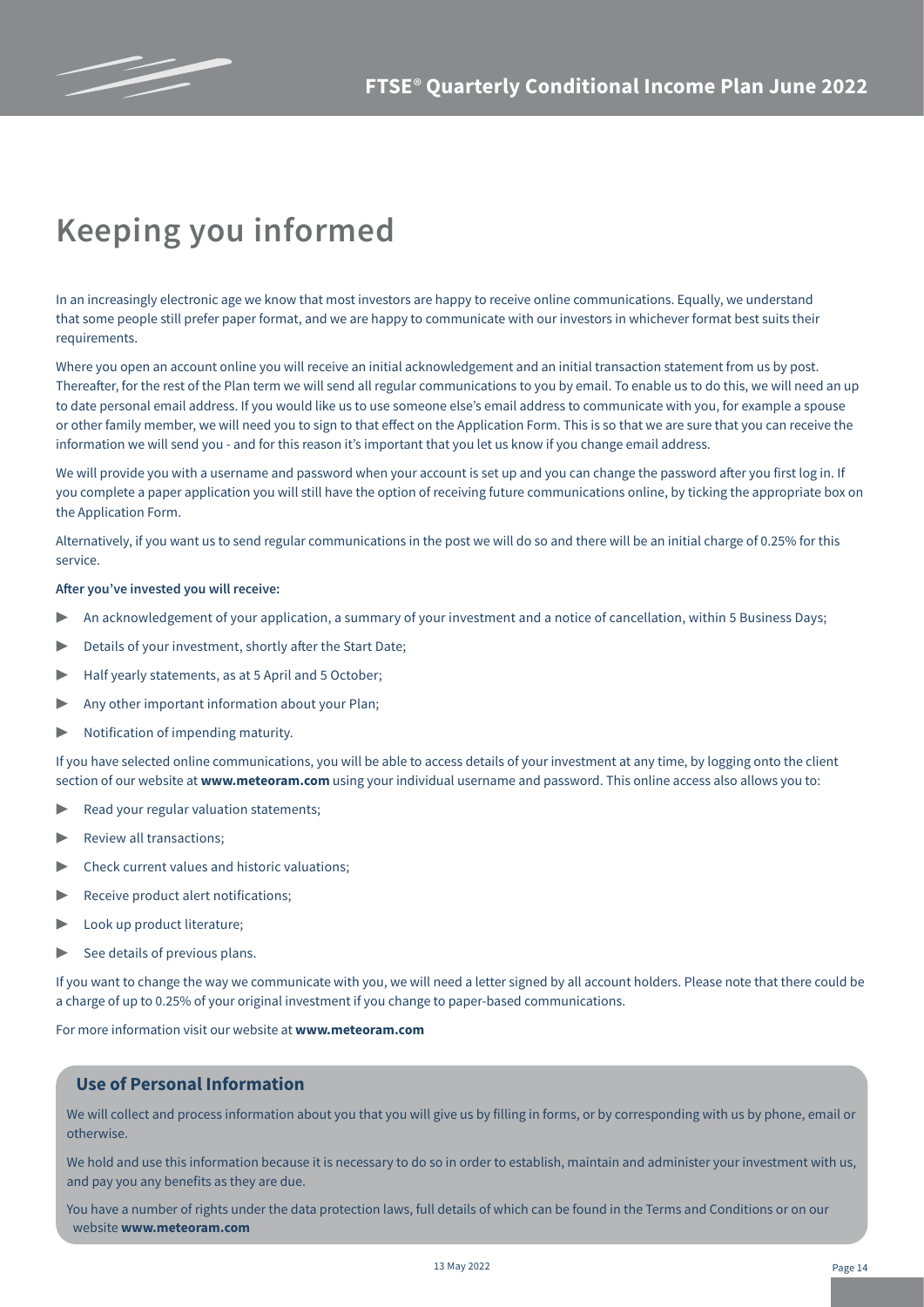

# **Administration charges**

The following table sets out administration charges over the full term of the Plan. Where a percentage is indicated, this will be a percentage of the money you invest in the Plan.

There are no ongoing management charges.

#### **Menu of charges**

| <b>Initial</b>                                                     | Charge        | <b>VAT</b> | Charge details                            |
|--------------------------------------------------------------------|---------------|------------|-------------------------------------------|
| Paper applications that request ongoing paper-based correspondence | 0.25%         | n          | On purchase of the Plan, or later request |
| Sale or transfer prior to maturity                                 |               |            |                                           |
| Encashment of Plan                                                 | £150          | v          | On encashment                             |
| ISA transfer to another ISA manager                                | £150          | ۷          | On transfer                               |
| <b>Other potential Services and Charges</b>                        |               |            |                                           |
| CHAPS payment (including after maturity)                           | £35           | V          | On payment                                |
| Unpaid cheque                                                      | £40           | V          | On debit from our account                 |
| Copy of taped call                                                 | £40           | V          | On request only                           |
| Stamp duty reserve tax or other financial transaction tax          | As chargeable |            |                                           |
| Re-registration to new owner                                       | £40           |            | On re-registration in our records         |

### **Compensation Arrangements**

If the Counterparty fails to meet its obligations to pay to us the amount due from the Securities and you lose the money you invest in the Plan, or any income payments to which you would otherwise have become entitled, you will not, for this reason alone, be entitled to compensation from the FSCS.

Meteor Asset Management Limited and Meteor Investment Management Limited are covered by the FSCS. Therefore, you may be entitled to compensation from the FSCS in the event that we are declared to be 'in default' and you have suffered a loss as a result of Meteor's actions or negligence. In this event, the compensation limit is currently £85,000 per person. If the level of your claim against us is greater than £85,000 you would not be covered for the excess.

We currently use a range of banks to hold Client Money. You may be eligible to make a claim if any of the banks we use, or may use in the future, becomes insolvent whilst holding your money, prior to the purchase of the Securities or pending payment to you of the amounts received at the maturity or earlier redemption of the Securities.

In this event, the compensation limit is currently £85,000 per person and this applies to all deposits you hold with the insolvent bank and any other member of its group. You would not be covered for any excess amount over the compensation limit.

Many banking groups use several brands, which means the total investments you hold within a group will count towards one compensation limit. You can look up details of banking and savings groups on the FCA website: **https://www.bankofengland.co.uk/prudentialregulation/authorisations/financial-services-compensation-scheme**

**If you have any queries you may wish to contact the FSCS at: Financial Services Compensation Scheme P.O. Box 300 Mitcheldean GL17 1DY Telephone: 0800 678 1100**

**Note: The FSCS website suggests that its contact form is the quickest way to get in touch with them. The contact form can be located on the FSCS website at https://www.fscs.org.uk/contact-us/**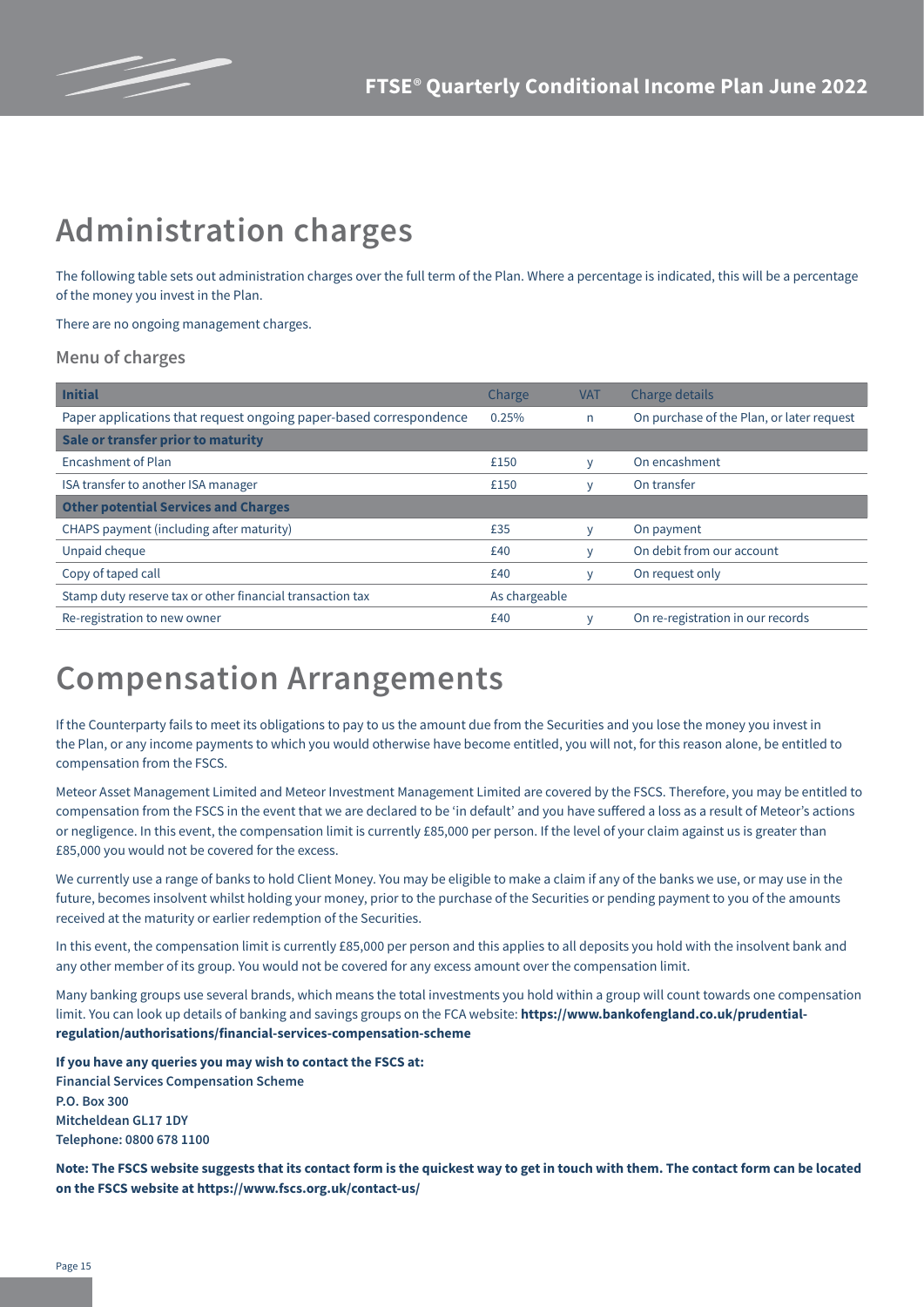# **Risks**

### **Cancellation risks**

- If you change your mind about investing after the Securities have been purchased, you will only get back the value of the Securities when they are sold, which will be less than your original investment.
- If we pay an adviser charge to your financial adviser on your behalf and you subsequently change your mind about investing, you will be responsible for obtaining any refund which may be due to you from your adviser.

### **Concentration risk**

The Plan should only be considered as part of your overall investment portfolio. You should only put a portion of the money you have available for investment into any one product or plan, to avoid over exposure to a counterparty or plan type.

### **Inflation risk**

Any inflation will reduce the real value of your investment over time.

### **Investment risks**

- $\triangleright$  Should the Index increase by more than the returns provided by the Plan, you would not receive the benefit of any additional income payments above that provided by the Plan.
- $\blacktriangleright$  If the Plan is oversubscribed, the purchase might not be completed for you. As we near capacity we will flag this on our website at **www.meteoram.com**.
- $\triangleright$  The value of the Securities that back your Plan will be initially impacted by any charges or costs that were built into it. Subsequently, factors such as, but not limited to, movements in interest rates, the performance of the Index, and the creditworthiness of the Counterparty will all affect the price of a security.
- ▶ The Opening Level of the Index applies on the Start Date of the Plan and not the date on which you apply for the Securities. The level may vary significantly between these dates.
- When the Plan matures you might not be able to reinvest the proceeds to achieve the same, or similar, level of income.

### **ISA transfer risks**

- If you wish to transfer an existing ISA this must be done in cash, which means your existing ISA manager will sell your investment. Your existing ISA manager may also charge you an exit or transfer fee.
- You could lose some interest if you transfer a cash ISA and decide not to wait for the expiry of any notice period.
- If you transfer a stocks and shares ISA there is the potential for loss of investment growth if markets should rise while your transfer remains pending.
- $\triangleright$  We have a deadline for receipt of ISA transfer applications, to allow time for us to receive the proceeds from your existing ISA Manager. However, if they do not send us the funds you have requested before the Start Date we will not be able to purchase the Securities on your behalf.
- If you have elected to pay an adviser charge and have asked us to pay that fee to your adviser on your behalf, this could reduce the amount invested with the tax advantages of an ISA.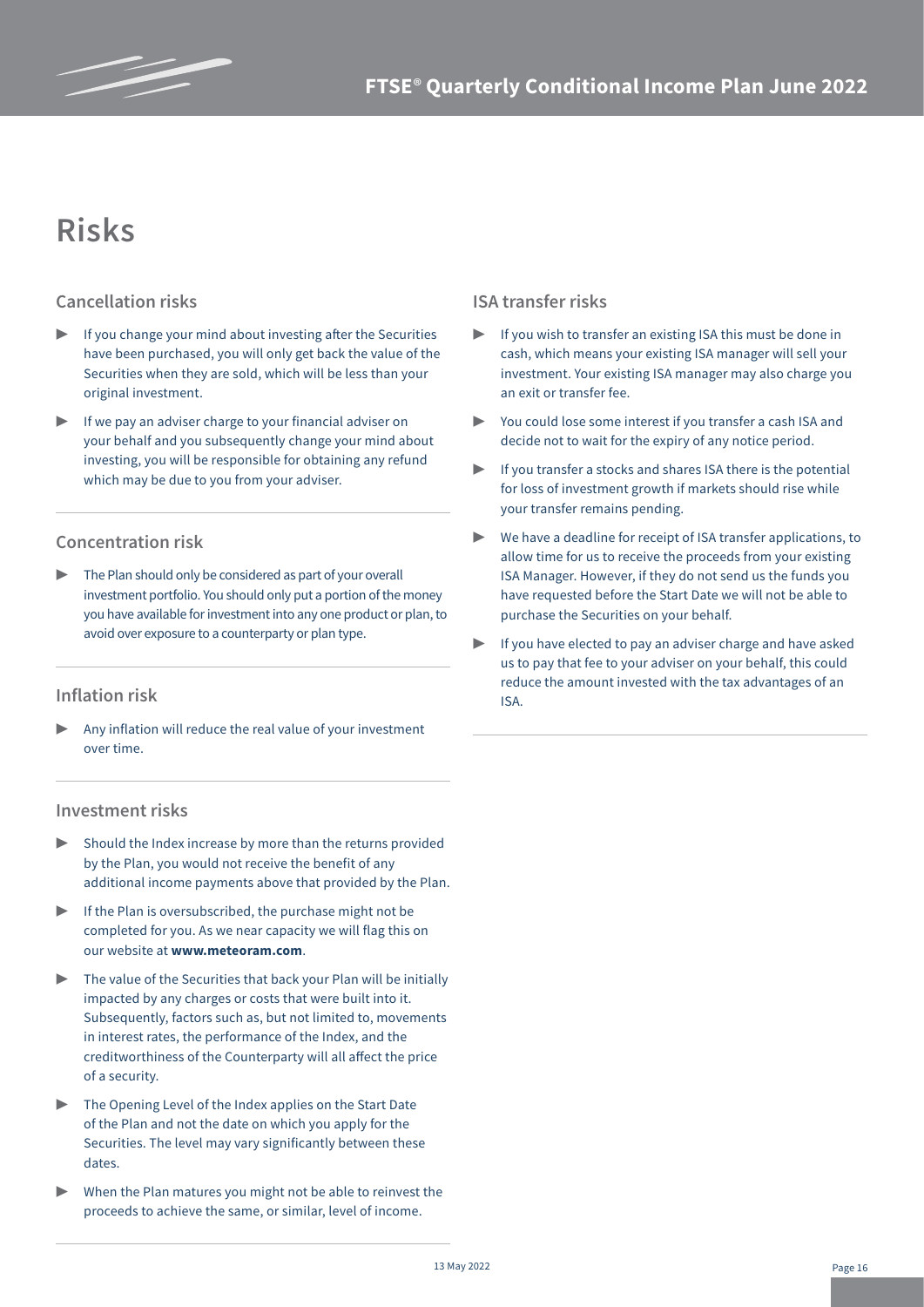

# **Risks - continued**

### **Liquidity risks**

- You should have other savings that you can access immediately to meet any emergency cash needs.
- The terms of the investment may permit the Issuer to delay, reduce or withhold payments. These provisions are not intended to circumvent what is legally due to you but are intended to cover unforeseen events which affect your return from the Plan, for example, a suspension or delay in receiving prices.
- The Calculation Agent intends to make a market in the Securities on a regular basis under normal market conditions, but the Issuer does not commit, and is under no obligation, to make any market in the Securities.

#### **Market risk**

- External factors could affect national economies, regions or an asset class and cause a fall in value of the Securities held in your account or in extreme cases, the collapse of the Counterparty. Please see page 6 for further information on factors that could influence the returns payable under the Plan.
- In the event that a Business Disruption, Market Disruption or Adjustment Event occurs (see page 9), the Securities may be subject to such changes as are agreed between the Issuer and Meteor or terminated by the Issuer, and in either such case the income payments applicable to such Security may be varied by the Issuer, in its commercially reasonable discretion.

#### **Pricing risk**

The Calculation Agent may not be able to quote regular prices making it difficult to value your investment and delaying any early encashment request you may make.

#### **Product risk**

The design of the Plan could produce a return that is lower than a direct investment in the Index or may produce no income at all.

#### **Tax risks**

- ▶ Before investing in this Plan you should conduct independent investigation and analysis regarding the tax treatment of the investment to evaluate the merits and risks of the Plan.
- $\blacktriangleright$  Tax risks include, without limitation, a change in any applicable law, treaty, rule or regulation or the interpretation thereof by any relevant authority which may adversely affect payments in respect of the investment.
- The values of any tax reliefs will depend on your individual circumstances and could change at any time and those changes could be backdated.
- You should note that the levels and bases of taxation would change in the future and these changes may be backdated.
- You should carefully review and consider the investment in light of your personal circumstances and also consider whether you should consult your own tax adviser.
- ▶ Re-registration of this investment to a new holder may alter the tax implications indicated on page 13.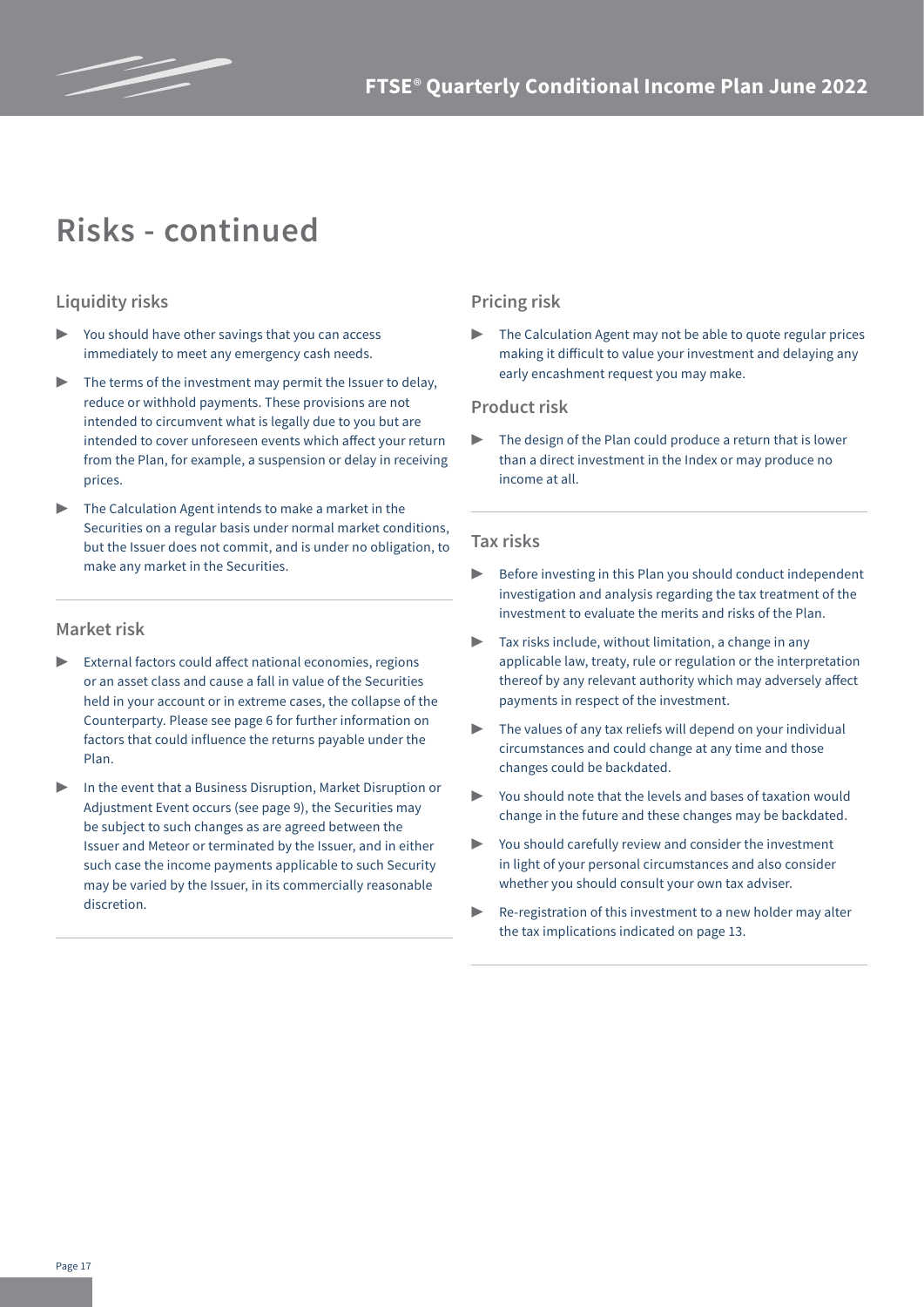

# **Frequently asked questions**

### **What is my commitment?**

To understand the potential benefits and risks associated with this Plan.

### **Should I see a financial adviser?**

We believe that it is important that you make sure that the Plan is right for you. We do not provide financial advice and recommend that you take advice from a financial adviser before deciding whether to invest in this particular Plan. You should also speak to a specialist tax adviser if you require advice on tax.

### **How can I access information on my online Account?**

You can access details of your investment, including transaction details and valuation, by logging on to the client section of our website at **www.meteoram.com** using your individual username and password, which we will provide once your Account is set up.

### **Can I change my mind about investing?**

Yes, you can. When we acknowledge your application we will send you a 'Notice of Your Right to Change your Mind'. You have 14 days from the day you receive this to send it back to us. However, if we receive your request to cancel your investment after the Securities have been purchased, you will get back less than you invested. If we pay an adviser charge to your financial adviser on your behalf and you subsequently change your mind about investing, you will be responsible for obtaining any refund which may be due to you from your adviser.

### **What happens if a plan is oversubscribed or does not proceed?**

If your money cannot be invested into the Plan for either of these reasons, we will notify you of this and ask for your instructions.

### **Can I encash/transfer a plan before maturity?**

In normal market conditions you can, although when your Securities are sold the price is likely to be less than the price you initially paid. You will also be charged an administration fee for early encashment or a transfer fee.

### **What should I do if I have a complaint?**

- In the event you wish to complain at any time about this Plan, or the service you have received, you may do so by contacting the Compliance Officer, Meteor Asset Management Limited, 55 King William Street, London, EC4R 9AD or by telephoning 020 7904 1010.
- ▶ We will keep you informed during the investigation process and will notify you of our conclusions and explain how these have been reached.
- If you are not satisfied with the way we have dealt with your complaint you can complain, free of charge, to the Financial Ombudsman Service at: Exchange Tower, London, E14 9SR Telephone: 0800 023 4567 Website: **www.financial-ombudsman.org.uk** Making a complaint does not prejudice your right to take legal action.
- Full details of our complaint procedure are available upon request.
- We would draw your attention to the fact that the value of investments can shift unpredictably, and can fall as well as rise and that such a fall is not, in itself, usually a valid reason for complaint.

### **How are adviser charges managed?**

If you ask us, we will pay any adviser charge due to your adviser.

This will be paid by deducting the amount you have agreed with your adviser from the amount you have sent us for investment. You should note that this will reduce your investment amount.

We will confirm to you the amount of the charge you have asked us to deal with. You may amend or cancel this instruction in writing.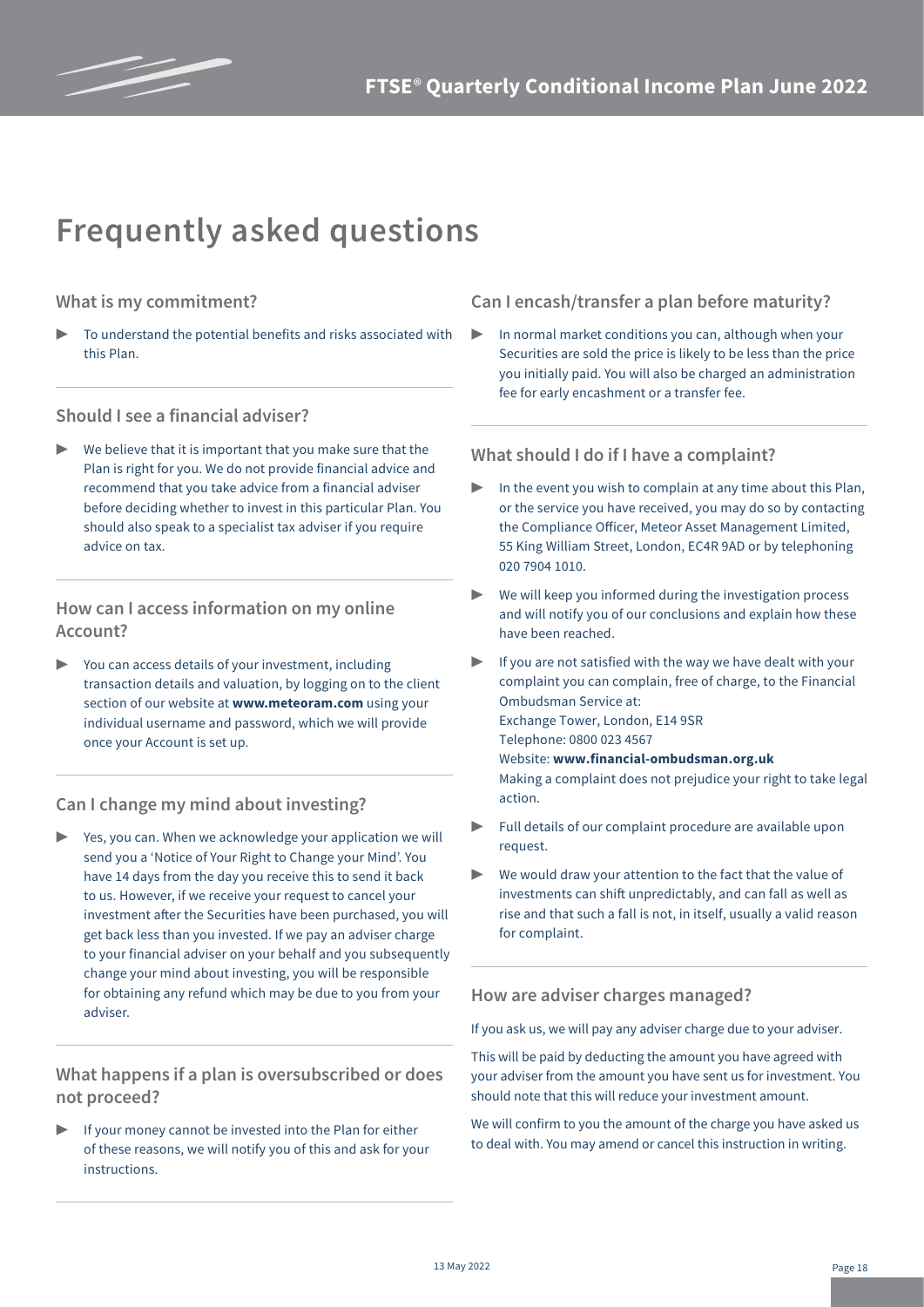

## **Frequently asked questions - continued**

#### **What happens to my money:**

#### **Before the Plan Manager purchases the Securities for my Plan?**

- ▶ Cleared funds received during the offer period will be held until the purchase date in the client account of Meteor Investment Management Limited and your money never forms part of our assets. No interest will be accrued to the Start Date of the Plan.
- Any adviser charge you have asked us to pay to your adviser, will be deducted from the money you have paid to us once it has cleared and paid to your adviser.

#### **After the Plan Manager has purchased the Securities?**

- $\triangleright$  The money that you invest will be used to buy the Securities that are designed to provide the capital and income payments explained in this Brochure.
- The terms of the Securities are fixed at outset so there is no ongoing investment management.
- The Securities will be held in the name of 'Meteor Nominees Limited' and will be held by our Custodian, which is currently BNP Paribas Securities Services. You will remain the beneficial owner of the Securities purchased on your behalf.

#### **When the Securities have matured?**

- Once we receive your maturity proceeds from the Counterparty we will credit the funds into your Account. This will be held as Client Money and no interest will be paid on this amount.
- The maturity value will be available within 15 Business Days of a Measurement Date in the event of an early maturity, or on the Maturity Date, if the Plan runs for the full term.
- $\blacktriangleright$  However, we will not make any payment until we have received your written instruction and will therefore continue to hold your money until you advise us whether you wish to take the cash value or reinvest.

**What happens to my ISA transfer if a plan is oversubscribed or does not proceed?**

For ISA transfers, we will endeavour to return the cash to your previous ISA Manager. Alternatively, we will await your written instruction to either invest in a different Meteor plan or transfer to another ISA Manager, if possible.

**What happens when the Plan matures?**

- About three weeks before maturity we will write to you via your adviser to provide full details of the position so that your adviser can discuss this with you.
- We will also alert you to an impending maturity.
- If you do not have an adviser we will provide the information directly to you.

#### **What happens to the Plan if I die?**

- ▶ We will require a death certificate and any supporting documentation so that we can administer your investments, in accordance with instruction by your personal representatives. We will provide a valuation as at the date of death and will outline the options available, which will include re-registering the Plan to a new owner so that it can be held until maturity.
- Where a plan is held jointly by two or more holders, the investment will be the joint property of all the holders and, following proof of death of the relevant holder, all instructions must be authorised by all the remaining joint holders.
- If your Plan is an ISA and you die leaving a surviving spouse or civil partner, they may be able to make a subscription to an ISA based on the value of your ISA at the date of your death. Such a subscription would not count towards the ISA subscription limit in the year that it is paid. The facility is subject to certain eligibility criteria and any subscription must be made within certain time limits. In the event of this circumstance, we will write to your personal representatives with full details of the eligibility criteria, how much can be subscribed, how the subscription can be made and any time limits that apply.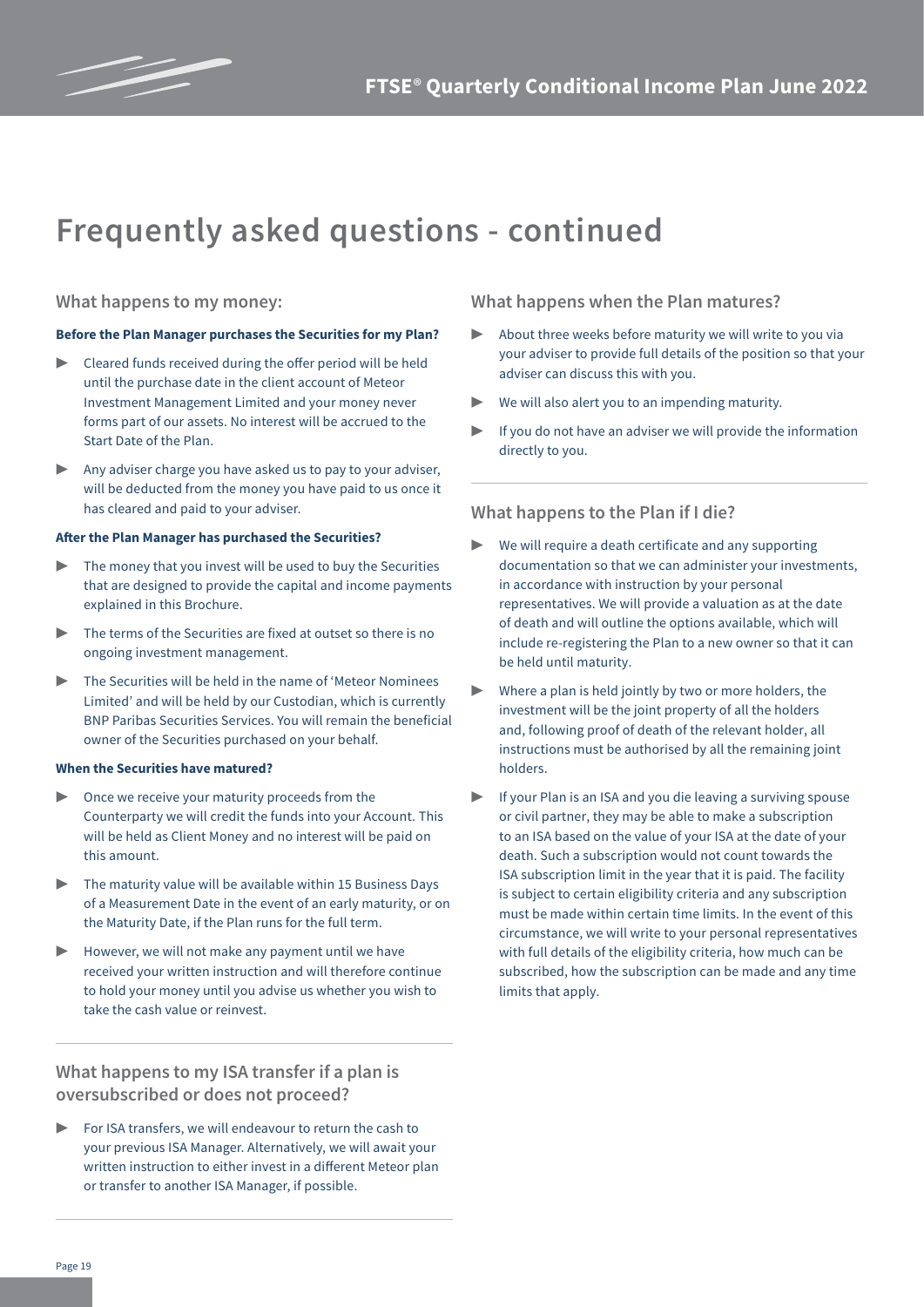

## **Investing**

- $\triangleright$  Before you decide to invest it is important that you understand the nature of the investment.
- Before investing please ensure you have read the Base Prospectus which can be found in the Document Centre on our website at **www.meteoram.com**.
- The minimum you can invest is £5,000.
- You can apply online or by completing and submitting a paper based Application Form.
- Please complete the Application Form fully, as we need all relevant information to proceed with your investment. We will retain the information you provide to set up and administer your investment and will do so in accordance with the strict requirements of data protection legislation.
- ▶ If you are a SSAS, trust, charity or other legal entity, please add your Legal Entity Identifier.
- ▶ Please take care to complete the Adviser Charging section of your application form, as this will be the basis of any payment we make to your adviser on your behalf.
- ISA transfer applications must be received by us by the 'ISA transfer application' date to allow us sufficient time to instruct the current ISA Manager and for them to complete the transfer of funds to us.

#### **Payment**

- Please send funds via electronic bank transfer. If your bank is operating Confirmation of Payee, it should confirm that you are paying **'Meteor Investment Management Limited'.** The details you require are: Meteor Investment Management Limited Client Account HSBC Bank plc - Queen Victoria Street Branch Sort Code: 40-05-30 Account Number: 13692752 IBAN: GB21MIDL40053013692752
- ▶ Alternatively, cheques can be made payable to **'Meteor Investment Management Limited Client Account'**. We highly recommend against this option as cheques increase the risk of delays and failures in your application.
- Application forms accompanied with a cheque must be received by the 'Application with cheques' date, to allow sufficient time for the cheque to clear.
- Your completed Application Form and cheque should be sent to your financial adviser or directly to us at 55 King William Street, London, EC4R 9AD.

**We do not offer financial advice or guidance on tax issues. However, we believe that it is important to seek such advice before you invest, to ensure that you choose an investment which is right for you.** 

#### **This Plan may be held:**

#### **By individuals**

As an individual, jointly, or on behalf of a child under the age of 18.

#### **By pension arrangements**

The trustees, subject to the terms of your scheme, can hold plans as a permitted investment within any type of pension arrangement, including a SIPP and a SSAS.

#### **By trustees/companies/partnerships**

Subject to relevant articles of association permitting such an investment.

#### **As Individual Savings Accounts (ISAs) and ISA transfers**

Individual Savings Accounts (ISAs) were launched in the UK in 1999 to encourage people to save. They allow you to save and invest without paying any tax on returns you make from your investment in the Plan. Because of the tax advantages there is a limit on the amount that you can subscribe to ISAs in any one tax year. The subscription limit for the 2022/23 tax year is £20,000.

There are four types of ISA - a cash ISA, a stocks and shares ISA, an Innovative Finance ISA and a Lifetime ISA. In a tax year you may invest in any type of ISA, or a combination, as long as the overall subscription limit for the year is not exceeded. However, you may not subscribe to more than one of each type of ISA in the same tax year.

You are also able to invest in an ISA by transferring the value of an existing ISA or ISAs to a new ISA manager. The ISA which receives the transfer does not have to be the same type of ISA as the transferring ISA. The minimum value for ISA transfers to this Plan is £5,000, with no maximum limit.

It is possible for the spouse or civil partner of a person who has died whilst holding an investment in an ISA or ISAs to make additional ISA subscriptions over the annual subscription limit. Please refer to "What happens to the Plan if I die?" on page 19 for further details.

**The Plan is available to residents of the United Kingdom only. If you become a resident of the United States, please inform us.**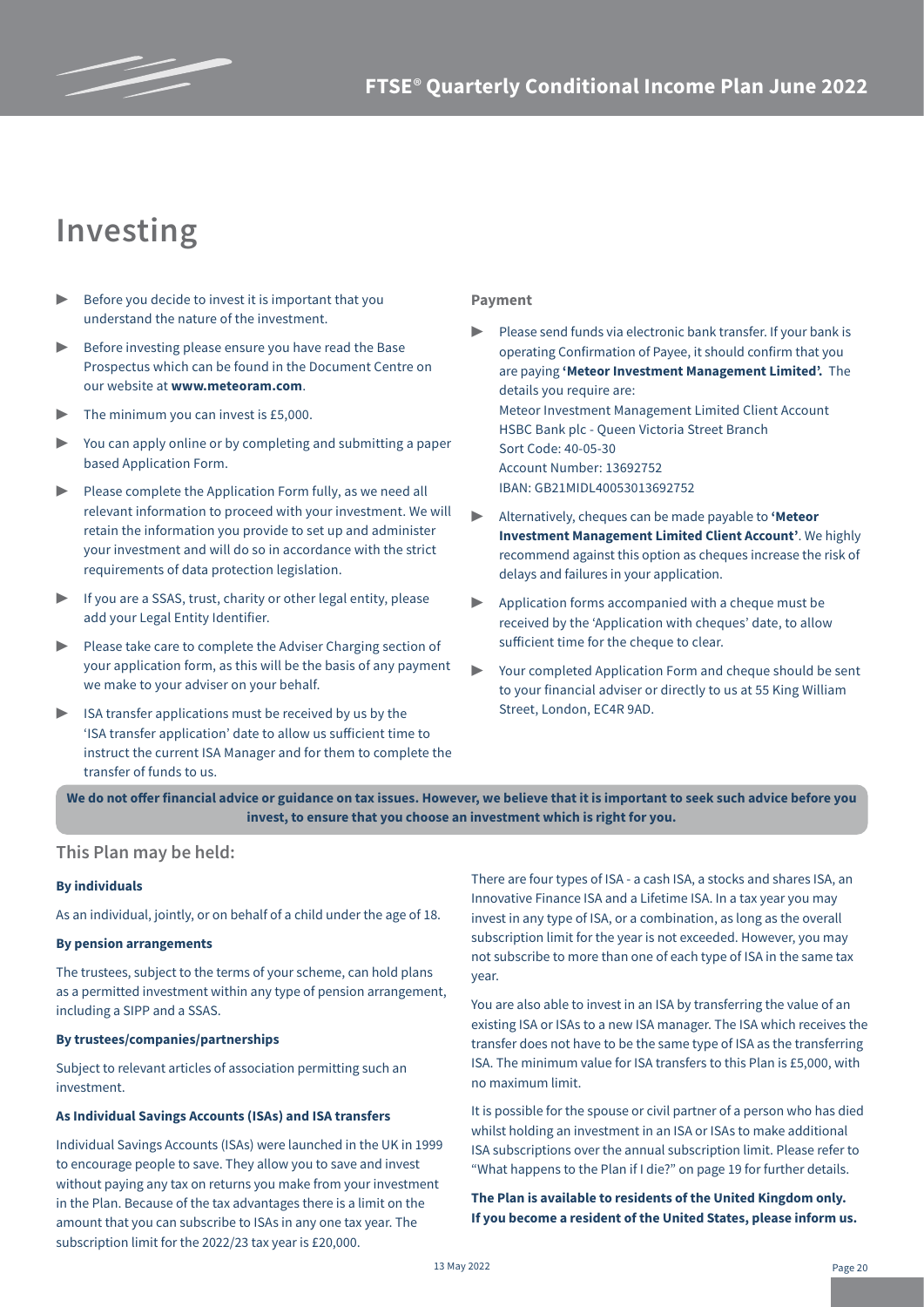

# **Glossary**

**Application Form –** the form that you must complete, for a Direct Investment, stocks and shares ISA or an investment by a pension fund, company or charity to be opened.

**Base Prospectus –** Notes issued under Base Prospectus No. 2 (UK) ("Base Prospectus") dated 3 December 2021.

**Brochure –** this document.

**Business Day –** any day other than a Saturday, Sunday, bank holiday or other UK public holiday.

**Calculation Agent of the Securities –** Citigroup Global Markets Limited.

**Client Account –** all client bank accounts are designated as such in the account name with the words 'client account', in order to distinguish those accounts from any of Meteor Investment Management's own bank accounts held with the same credit institution.

**Client Money –** means money that we hold for you in the course of carrying on designated investment business.

**Closing Level –** the official closing level of the Index.

**Counterparty –** Citigroup Global Markets Limited.

**Direct Investment –** an investment in the Plan not qualifying as a stocks and shares ISA.

**Final Level –** the Closing Level of the Index on 30 June 2031.

**Final Measurement Date –** 30 June 2031.

**Financial Conduct Authority –** the FCA.

**Financial Services Compensation Scheme** – the FSCS.

**Financial Services Register –** a public record of all the firms and individuals regulated by the FCA.

**Guarantor -** Citigroup Global Markets Limited.

**HMRC –** Her Majesty's Revenue and Customs.

**Issuer –** Citigroup Global Markets Funding Luxembourg S.C.A.

**Key Information Document (KID)** – prepared by the Issuer of the Securities.

**Maturity Date –** 21 July 2031.

**Meteor Capital Group Limited –** the parent company of Meteor Asset Management Limited and Meteor Investment Management Limited.

**Nominees –** Meteor Nominees Limited, a totally owned nontrading subsidiary of Meteor Investment Management Limited.

**Opening Level –** the Closing Level of the Index on the Start Date of the Plan.

**Plan –** the stocks and shares ISA or Direct Investment, as described in the Brochure and made up of Securities (investments) and cash that the Plan Manager handles on your behalf.

**Plan Administrator –** Meteor Investment Management Limited. Meteor Investment Management Limited is authorised and regulated by the FCA and must follow the FCA rules as amended from time to time ('the Rules'). If there are any differences between the Rules and the Terms and Conditions, the Rules will apply.

**Plan Manager –** Meteor Asset Management Limited. Meteor Asset Management Limited is authorised and regulated by the FCA and must follow its rules as amended from time to time ("the Rules"). If there are any differences between the Rules and the Terms and Conditions, the Rules will apply.

**Plan Objective –** the objective of securing the return described in this Brochure.

**Quarterly Measurement Dates** - The performance of the Index will be measured quarterly on the 29th day of September, December, March and June each year. If the Quarterly Measurement Date falls on a non-Business Day, the performance of the Index will be measured on the next Business Day. The first Quarterly Measurement Date will be on 29 September 2022, three months after the Start Date.

**Rules –** the rules of the FCA as amended from time to time.

**Securities –** the underlying qualifying investments of the Plan, arranged to provide the investment and capital returns set out in this Brochure.

**SIPP** – Self-Invested Personal Pension.

**SSAS –** Small Self-Administered Scheme.

**Start Date –** 29 June 2022.

**Subscription - the total amount(s) you pay to the Plan Manager,** including any amount you have asked the Plan Manager to pay to meet any adviser charges outlined in Condition 8b.

**Summary Risk Indicator –** a measure of the risk in the Plan.

**we, us, our –** Meteor Asset Management Limited or any other company within the Meteor group to which Meteor Asset Management Limited's rights and obligations under these terms are transferred from time to time.

**you, your –** the Plan holder(s) named on the Application Form.